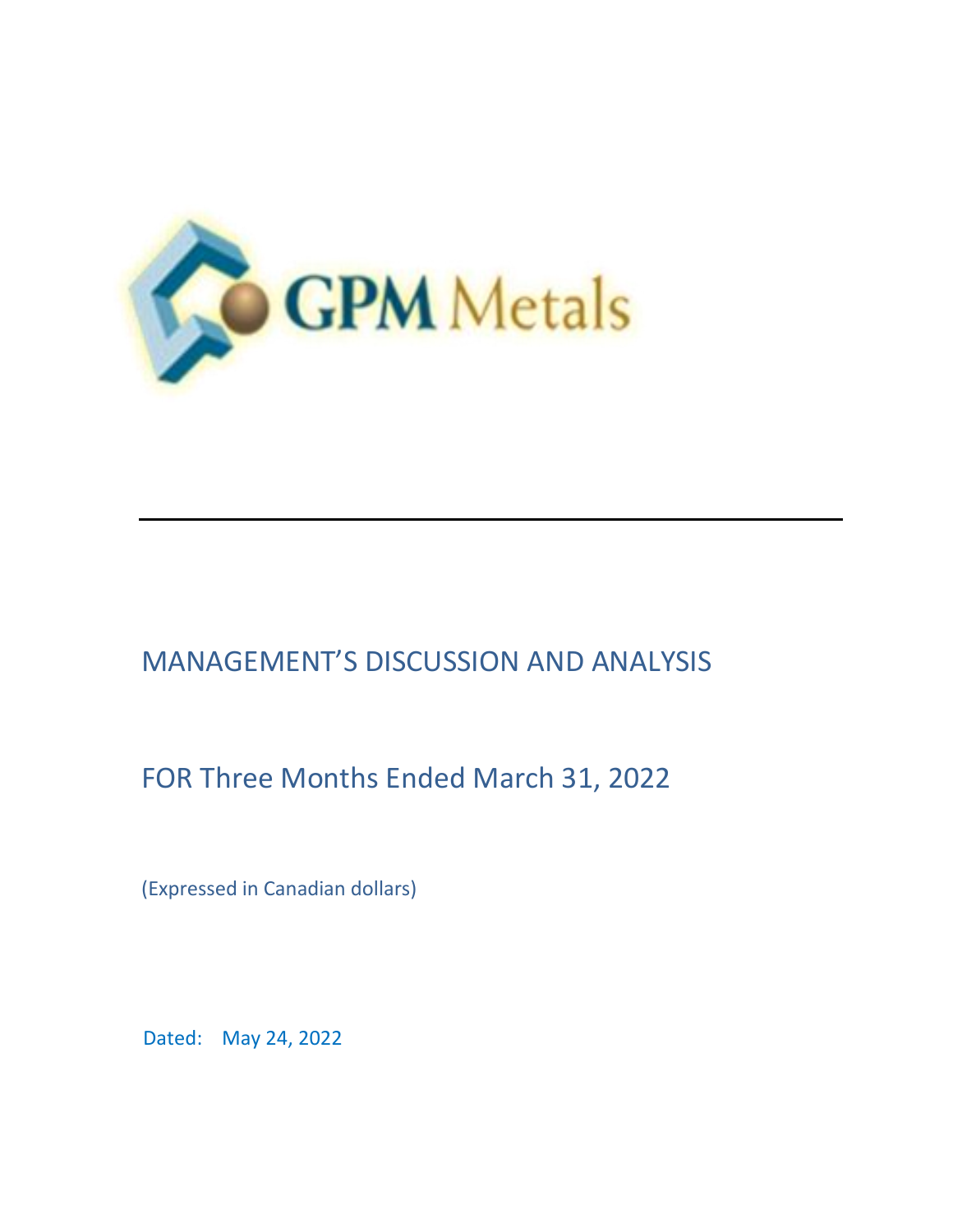## **1. Introduction**

The following management's discussion and analysis ("MD&A") of the financial condition and results of the operations of GPM Metals Inc. ("GPM" or the "Company") constitute management's review of the factors that affected the Company's financial and operating performance for the period March 31, 2022. This MD&A was written to comply with the requirements of National Instrument 51-102 - Continuous Disclosure Obligations. This discussion should be read in conjunction with the audited annual consolidated financial statements of the Company for the years ended March 31, 2022 and 2021, together with the notes thereto. Results are reported in Canadian dollars, unless otherwise noted. The Company's consolidated financial statements and the financial information contained in this MD&A are prepared in accordance with International Financial Reporting Standards ("IFRS") as issued by the International Accounting Standards Board ("IASB") and interpretations of the IFRS Interpretations Committee ("IFRIC"). Information contained herein is presented as of May 24, 2022, unless otherwise indicated.

For the purposes of preparing this MD&A, management, in conjunction with the Board of Directors, considers the materiality of information. Information is considered material if: (i) such information results in, or would reasonably be expected to result in, a significant change in the market price or value of GPM common shares; (ii) there is a substantial likelihood that a reasonable investor would consider it important in making an investment decision; or (iii) it would significantly alter the total mix of information available to investors. Management, in conjunction with the board of directors, evaluates materiality with reference to all relevant circumstances, including potential market sensitivity.

Further information about the Company and its operations can be obtained from the offices of the Company or from **[www.sedar.com](http://www.sedar.com/)**[.](http://www.sedar.com/)

## **2. Caution Regarding Forward-looking Statements**

This MD&A contains certain forward-looking information and forward-looking statements, as defined in applicable securities laws (collectively referred to herein as "forward-looking statements"). These statements relate to future events or the Company's future performance. All statements other than statements of historical fact are forward-looking statements. Often, but not always, forward-looking statements can be identified by the use of words such as "plans", "expects", "is expected", "budget", "scheduled", "estimates", "continues", "forecasts", "projects", "predicts", "intends", "anticipates" or "believes", or variations of, or the negatives of, such words and phrases, or statements that certain actions, events or results "may", "could", "would", "should", "might" or "will" be taken, occur or be achieved. Forwardlooking statements involve known and unknown risks, uncertainties and other factors that may cause actual results to differ materially from those anticipated in such forward-looking statements. The forward-looking statements in this MD&A speak only as of the date of this MD&A or as of the date specified in such statement.

Inherent in forward-looking statements are risks, uncertainties and other factors beyond the Company's ability to predict or control. Please also refer to those risk factors referenced in the "Risk Factors" section below. Actual results and developments are likely to differ, and may differ materially, from those expressed or implied by the forward-looking statements contained in this MD&A.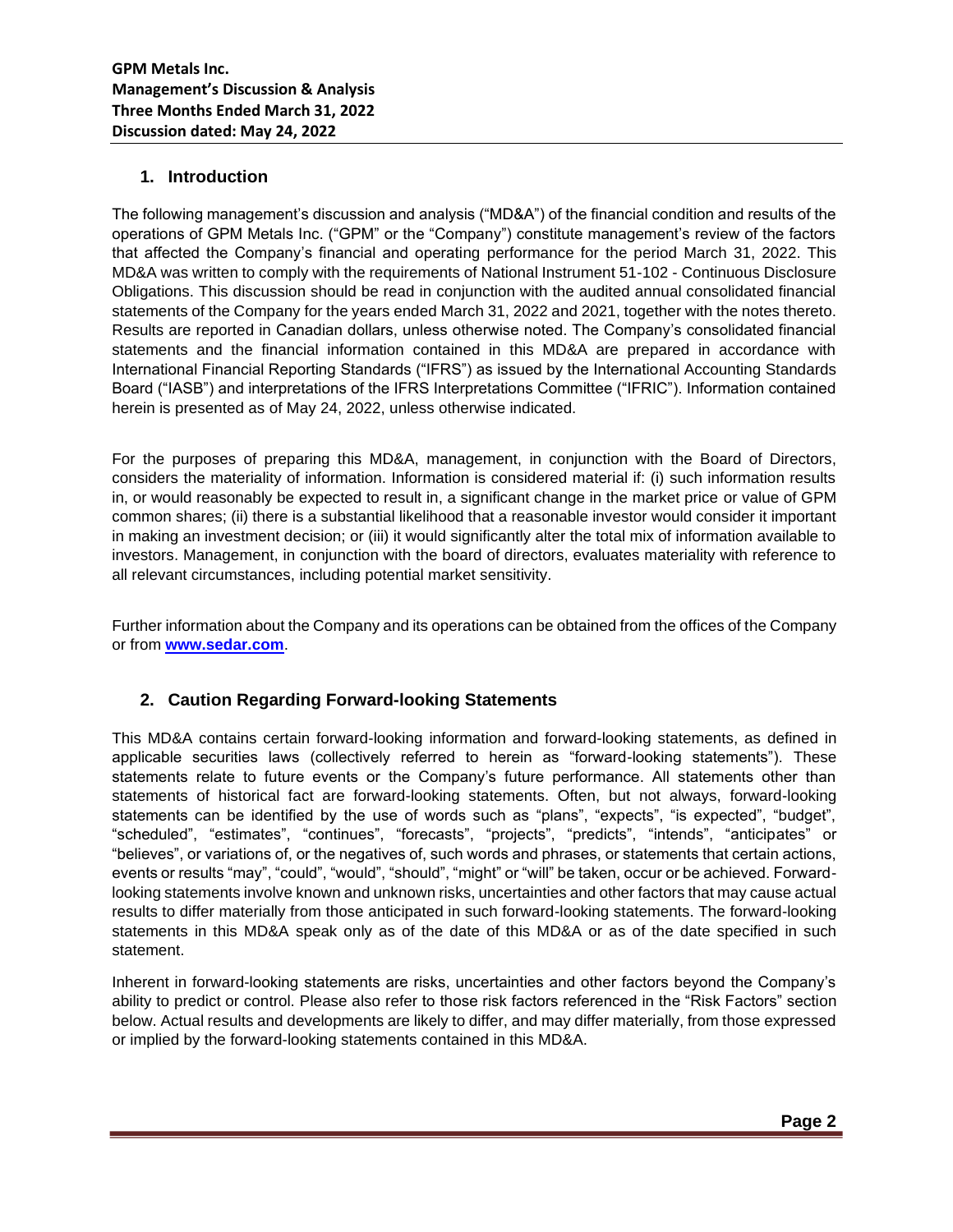## **2. Caution Regarding Forward-looking Statements Continued**

Forward-looking statements involve known and unknown risks, uncertainties and other factors that may cause the Company's actual results, performance or achievements to be materially different from any of its future results, performance or achievements expressed or implied by forward-looking statements. All forward-looking statements herein are qualified by this cautionary statement. Accordingly, readers should not place undue reliance on forward-looking statements. The Company undertakes no obligation to update publicly or otherwise revise any forward-looking statements, whether because of new information or future events or otherwise, except as may be required by law. If the Company does update one or more forwardlooking statements, no inference should be drawn that it will make additional updates with respect to those or other forward-looking statements, unless required by law.

## **3. Description of Business**

GPM Metals is a Canadian based exploration and development company. Its principal mineral assets at the date of this MD&A are as follows:

• The Company, through its wholly-owned subsidiary DPG Resources Australia Pty Limited ("DPG Pty"), has entered into an Earn-In/Joint Venture Agreement with Rio Tinto Exploration Pty Limited ("Rio Tinto"), a wholly-owned subsidiary of Rio Tinto Limited covering base metal exploration and development rights in relation to indeed granted exploration tenements and tenement applications in McArthur Basin Mining District, Northern Territory, Australia (the "Walker Gossan project"). Rio Tinto and GPM have entered into a definitive Two-Stage Earn-In/Joint Venture Agreement granting GPM an initial 51% interest under certain conditions.

The Company is a reporting issuer in British Columbia, Alberta, and Ontario and trades on the TSX Venture Exchange (the "TSXV") under the symbol "GPM".

#### **Overall Objective**

The Company is a junior mineral exploration company with an experienced management team engaged in the acquisition, exploration, and development of properties for the mining of minerals. GPM is in the process of exploring its mineral properties and has not yet determined whether these properties contain any economically recoverable mineral reserves. The success of the Company is dependent upon the existence of economically recoverable mineral reserves, the ability of the Company to obtain the necessary financing to complete exploration and development of its properties, the selling prices of minerals at the time, if ever, that the Company commences production from its properties, government policies and regulations and future profitable production or proceeds from the disposition of such properties.

GPM has not discovered economically recoverable mineral reserves. While discovery of ore-bearing structures may result in substantial rewards, it should be noted that few properties that are explored are ultimately developed into producing mines.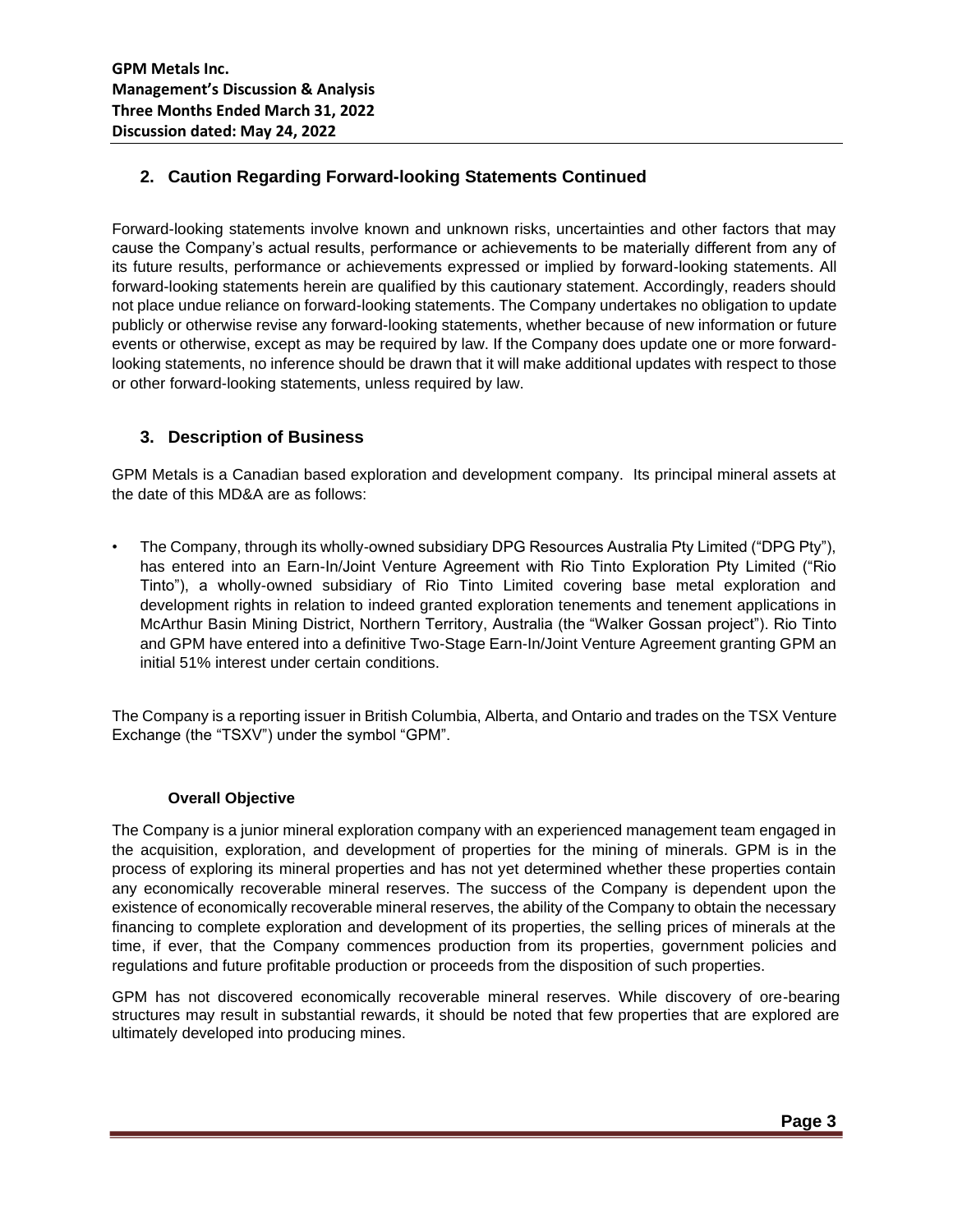## **3. Description of Business Continued**

The Company may also seek to acquire additional mineral resource properties or companies holding such properties. The Company notes that mineral exploration, in general, is uncertain, and the probability of finding economically recoverable mineral reserves on any one of its early-stage prospects is low. As a result, the Company believes it can reduce overall exploration risk by acquiring additional mineral properties. In conducting its search for additional mineral properties, the Company may consider acquiring properties that it considers prospective based on criteria such as the exploration history of the properties, their location, or a combination of these and other factors. Risk factors to be considered in connection with the Company's search for and acquisition of additional mineral properties include the significant expenses required to locate and establish economically recoverable mineral reserves, the fact that expenditures made by the Company may not result in discoveries of economically recoverable mineral reserves, environmental risks, risks associated with land title, the competition faced by the Company and the potential failure of the Company to generate adequate funding for any such acquisitions. See "Risk Factors" below.

## **4. Changes in Accounting Policies**

Future changes in accounting policy not yet effective as of March 31, 2022.

At the date of the authorization of these consolidated financial statements, the following revised IFRS standards, which are applicable to GPM Metals Inc., were issued but not effective yet.

- i. Deferred Tax related to Assets and Liabilities arising from a Single Transaction (Amendments to IAS 12) – effective for year ends beginning on or after January 1, 2023. The amendments specify how companies should account for deferred tax on transactions such as leases and decommissioning obligations and clarify that the initial recognition exception does not apply to transactions where both an asset and a liability are recognized in a single transaction. Accordingly, deferred tax is required to be recognized on such transactions
- ii. Definition of Accounting Estimates (Amendments to IAS 8) effective for year ends beginning on or after January 1, 2023. The amendments introduce the definition of accounting estimates and include other amendments to IAS 8 to help entities distinguish changes in accounting estimates from changes in accounting policies.
- iii. Materiality of Accounting Policy Disclosure (Amendments to IAS 1) effective for year ends beginning on or after January 1, 2023. The amendments require companies to disclose their material accounting policy information rather than their significant accounting policies.

The Company is currently assessing the impact of these standards on its consolidated financial statements.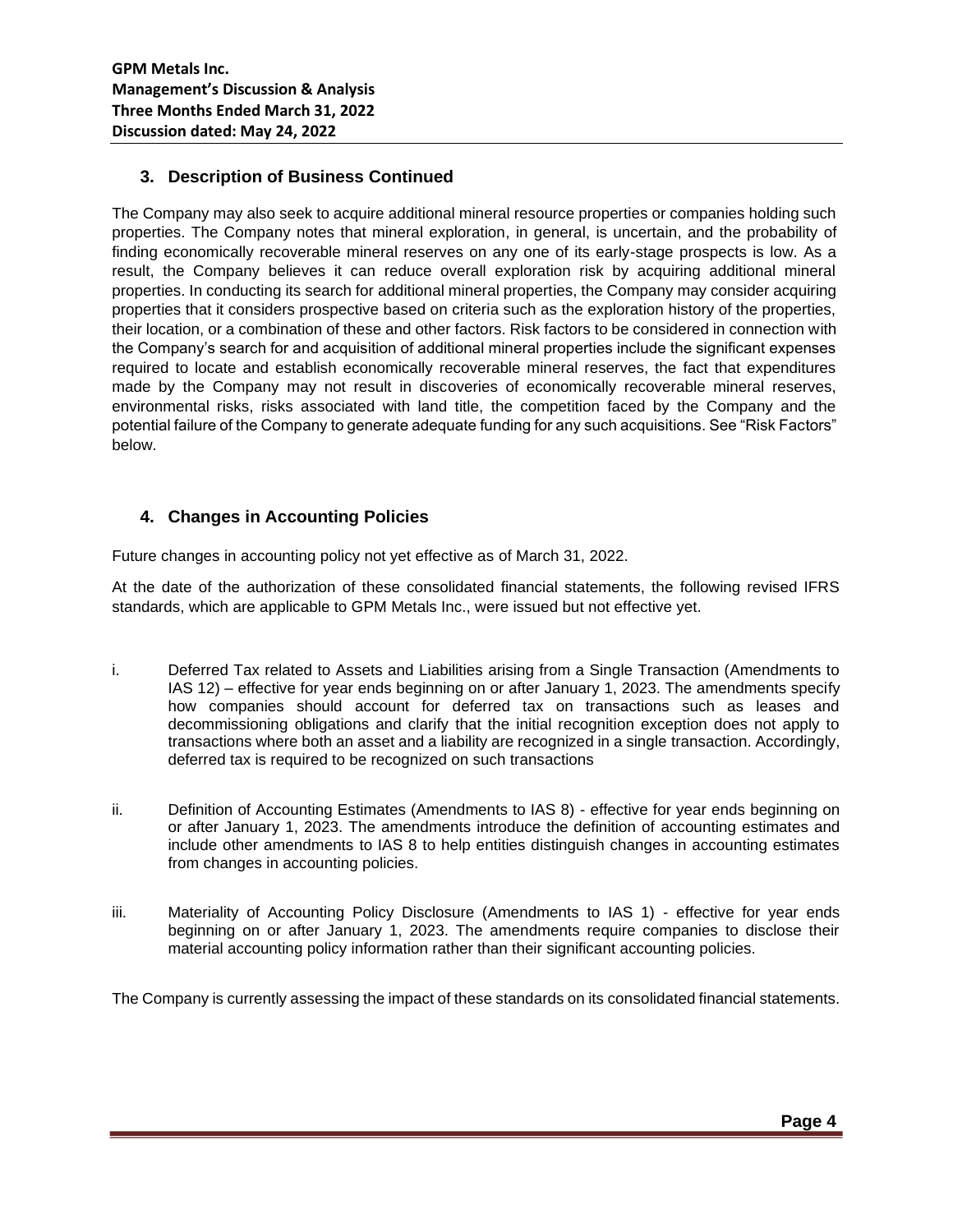## **5. Exploration Highlights**

The Company's exploration activities are at an early stage, and it has not yet been determined whether its properties contain an economic mineral reserve. There are no known deposits of minerals on any of the Company's mineral exploration properties, and any activities of the Company thereon will constitute exploratory searches for minerals. See "Risk Factors" below.

#### **Walker Gossan Project, McArthur Basin Mining District, Northern Territory, Australia**

#### Ownership Interest Description

#### Earn-in/joint venture agreement

In January 2014, the Company, through its wholly-owned subsidiary DPG Resources Australia Pty Limited, has entered into an Earn-In/Joint Venture Agreement with Rio Tinto covering base metal exploration and development rights, in relation to the Walker Gossan project.

Rio Tinto and GPM have entered into a definitive Two-Stage Earn-In/Joint Venture Agreement granting GPM an initial 51% interest under certain conditions that include:

#### **Stage One**

- 1.Payment of Australian Dollar ("AUD") \$1,000,000 on signing (paid);
- 2. Minimum expenditure of AUD \$2,000,000 within three years of the effective date (met);
- 3. Combined expenditures of AUD \$20,000,000 over a 10-year period; and
- 4. Milestone payments within the combined expenses as follows:
	- (i) AUD \$100,000 upon the grant of licenses to all the properties;
	- (ii) AUD \$1,000,000 upon the completion of the first drill hole on the Walker Gossan project (paid); and
	- (iii) AUD \$4,000,000 upon the completion of a resource study that shows an indicated status for a minimum of 20 million tons of greater than 8% combined lead and zinc, or lead, zinc, and silver, within the licensed area or a Decision to Mine being made.

#### **Stage Two**

GPM may increase its interest to 75% by completing a Feasibility Study within three years of completing Stage One. Rio Tinto may elect to contribute pursuant to its participating share or not contribute and be diluted or convert its interest into a Net Smelter Return (2.5%) royalty. There are rights of first refusal on purchase and sale of interest for both parties at fair market value. GPM will be responsible for all negotiations with the Northern Land Council for consent to issue the exploration license applications and work programs to be conducted by GPM under its sole rights or as an operator.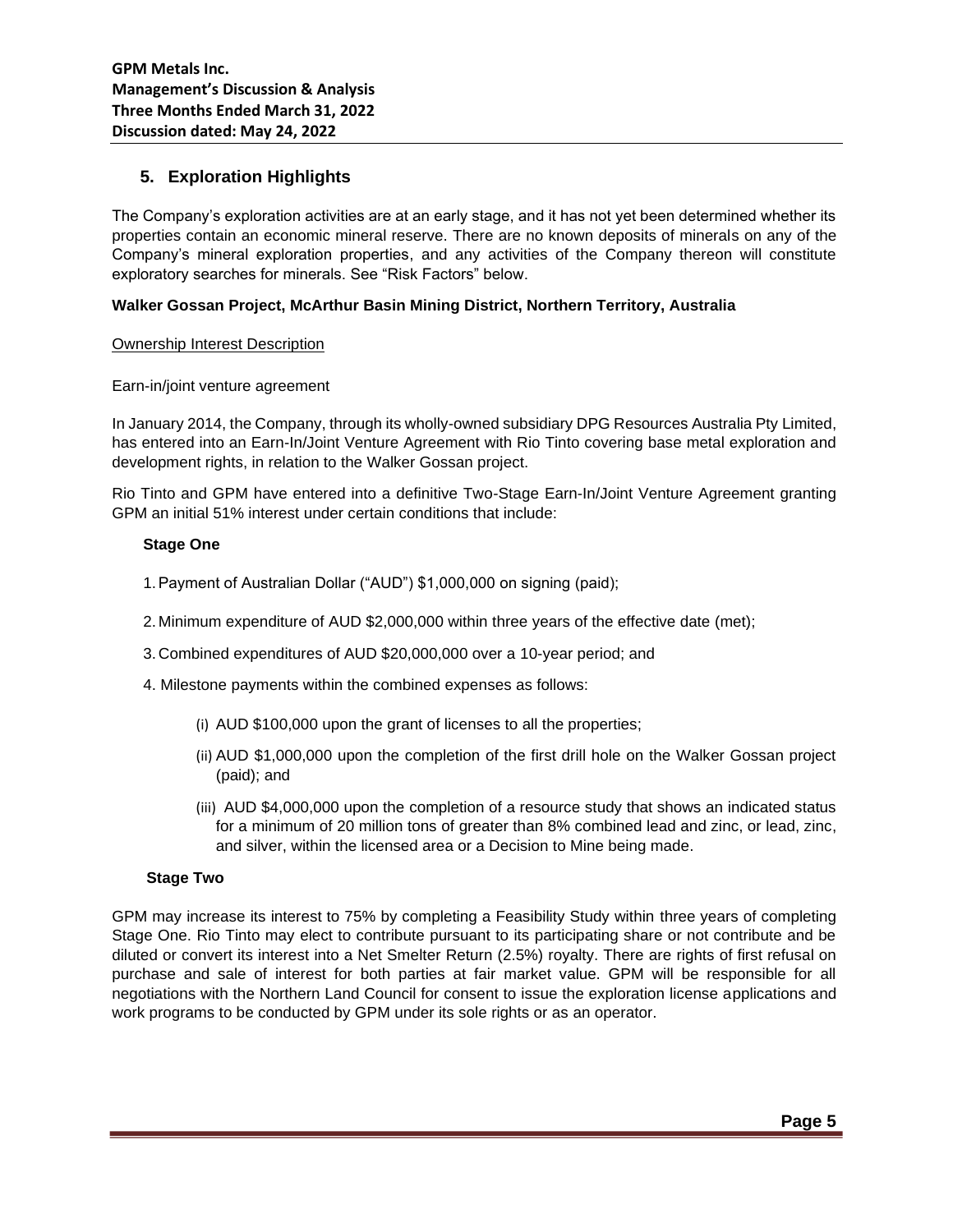## **5. Exploration Highlights Continued**

| <b>Exploration Program</b><br>for 2022 |                                                                                         | <b>Activities</b><br>Completed - 3<br>months ended<br>March 31, 2022 | <b>Plans for</b><br>the Project                            | <b>Estimated</b><br>Cost to<br><b>Complete for</b><br>2022 | Spent in<br>2022 |    |       |
|----------------------------------------|-----------------------------------------------------------------------------------------|----------------------------------------------------------------------|------------------------------------------------------------|------------------------------------------------------------|------------------|----|-------|
| -                                      | Geological mapping<br>Relogging &<br>interpreting drill core<br>Geochemical<br>sampling |                                                                      | Complete a<br>comprehensive<br>review of existing<br>data. | \$                                                         | 100,000          | \$ | 1,986 |
|                                        |                                                                                         |                                                                      |                                                            |                                                            | 100.000          |    | 1.986 |

During 2021 GPM Metals conducted a review of the work completed at the Walker Gossan project located in East Arnhem Land in the Northern Territory of Australia. This review included a reinvestigation of the previous geological mapping, a reappraisal of the geochemical sampling and the drill core completed in 2016. GPM personnel believe that they drilled into the iron-rich outer halo to a potential primary mineralized system in 2016.

As a result of the analysis of the 2016 drill program, GPM has identified two areas for further investigation. A Thalium anomaly in the northern area within the existing approved tenement and an unapproved area to the west of the previous drill program.

The area to the west is contained with Exploration Area 30956 (ELA 30956). During 2021 GPM Metals initiated an application process to obtain a permit to explore this area. The Northern Land Council (NLC)facilitated an initial consultation with the Traditional Land Owners during September 2021. GPM obtained a partial consent to negotiate access to this area.

A final consultation meeting will occur following the lifting of COVID restrictions by the NLC, and once the NLC has completed the necessary fieldwork and ethnographic surveys. It is hoped that a final meeting may be possible late in 2022, however, there is no guarantee as the Northern Territory manages its COVID-19 outbreak.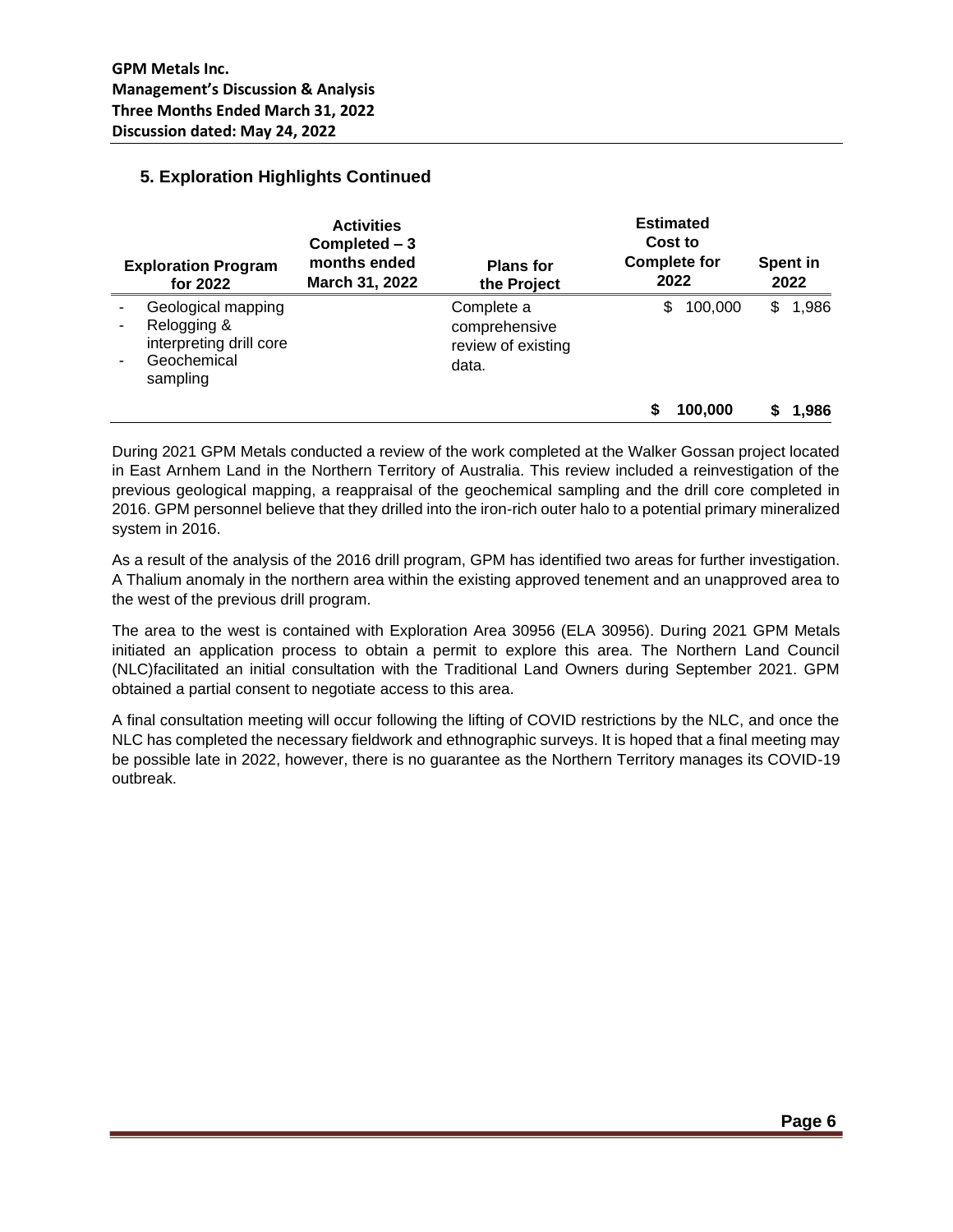## **6. Selected Three-Month Ended Financial Information**

## **(A) Financial Performance Continued**

The net loss for the three months ended Mar 31, 2022, consisted primarily of (i) general and administrative expenses of \$35,071 and (ii) exploration and evaluation expenses of \$1,986. This was decreased by a foreign exchange gain of \$36, fair value adjustment on short term investments of \$13, and interest income of \$100.

The net loss for the three months ended Mar 31, 2021, consisted primarily of (i) general and administrative of \$39,839 and (ii) exploration and evaluation expenses of \$6,504.This was increased by an unrealized foreign exchange gain of \$1,272,an unrealized gain on short term investments of \$1,000, and interest income of \$24.

As the Company has no revenue, its ability to fund its operations is dependent upon its securing financing through the sale of equity or assets. See "Risk Factors" below.

#### **(B) Summary of Quarterly Information**

| <b>Three Months Ended</b> | <b>Total Assets</b><br>\$ | <b>Profit or (Loss)</b><br>\$ | <b>Profit or (Loss)</b><br><b>Per Share</b><br>\$ |
|---------------------------|---------------------------|-------------------------------|---------------------------------------------------|
| March 31, 2022            | 260,818                   | $(36,908)$ <sup>(1)</sup>     | (0.001)                                           |
| December 31, 2021         | 326,010                   | $(100, 117)$ <sup>(2)</sup>   | (0.002)                                           |
| September 30, 2021        | 139,687                   | $(144,340)^{(3)}$             | (0.002)                                           |
| June 30, 2021             | 230,908                   | $(151, 742)$ <sup>(4)</sup>   | (0.002)                                           |
| March 31, 2021            | 347,553                   | $(46,047)$ (5)                | (0.001)                                           |
| December 31, 2020         | 223,397                   | $(90, 184)$ (6)               | (0.002)                                           |
| September 30, 2020        | 264,882                   | $(54, 440)$ (7)               | (0.001)                                           |
| June 30, 2020             | 317,862                   | $(54,032)$ (8)                | (0.001)                                           |

Notes:

- (1) The net loss for the period March 31, 2022, includes exploration costs of \$1,986, salary and benefits of \$27,501, legal and professional fees of \$25,270, stock-based compensation of \$36,594, other general and administrative expenses \$27,502, foreign exchange gain of \$36, interest income \$100 and \$13 gain on fair value change on short-term investment.
- (2) The net loss for the period ended December 31, 2021, includes exploration costs of \$26,190, salary and benefits of \$27,501, legal and professional fees of \$25,270, stock-based compensation of \$36,594, other general and administrative expenses \$27,502, foreign exchange loss of \$691, interest income \$7,086, and income from the discontinued operations of Chaska \$36,645.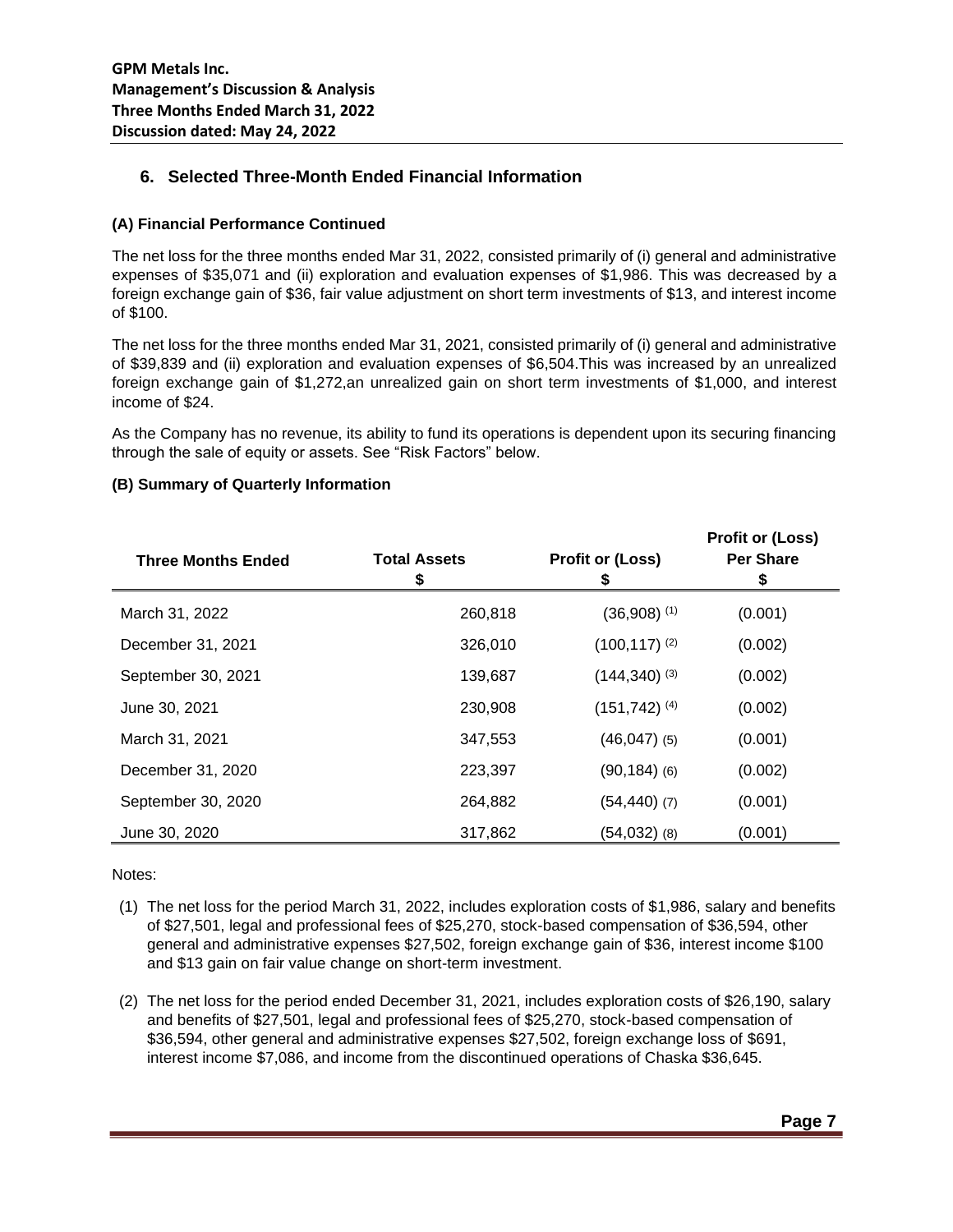# **6. Selected Three-Month Ended Financial Information Continued**

#### **(B) Summary of Quarterly Information Continued**

- 7. The net loss for the period ended September 30, 2021, includes exploration costs of \$67,477, salaries of \$27,849, stock-based compensation \$19,602, professional fees \$13,498, all other general and administrative expenses of \$14,735, foreign exchange loss \$1,204, and interest income \$25.
- 8. The net loss for the period ended June 30, 2021, includes \$70,477 of exploration costs, stock-based compensation of \$29,886, reporting issue cost of \$12,892, professional fees of \$26,389, and all other general and administrative expenses of \$12,114, foreign exchange loss of \$41 and interest income of \$57.
- 9. The net loss for the period ended March 31, 2021, includes exploration costs of \$6,504, stock-based compensation of \$2,995, reporting issue costs of \$10,950, legal and professional fees of \$10,777, and other general and administrative expenses of \$15,117, fair value loss on short-term investments \$1,000, foreign exchange gain \$1,272, and interest income \$24.
- 10. The net loss for the period ended December 31, 2020, includes exploration cost \$4,868, stockbased compensation of \$33,619, reporting issuer costs of \$4,544, legal and professional fees of \$45,711, and other general and administrative expenses of \$4,653, foreign exchange loss \$603, interest loss \$683, and \$ 4,497 gain on fair value change on short-term investment.
- 11. The net loss for the period ended September 30, 2020, includes exploration expense \$1,091, stockbased compensation of \$7,644, reporting issuer costs of \$14,388, professional fees of \$12,025, and other administrative and general costs of \$25,687, foreign exchange gain \$866, interest income \$54, and gain on FV adjustment on short-term investments \$5,475.
- 12. The net loss for the period ended June 30, 2020, includes exploration expense \$4,865, stock-based compensation of \$15,357, professional fees of \$14,160, reporting issuer costs of \$5,164, and other administrative and general costs of \$19,914, foreign exchange loss of \$3,405, and interest income \$ 295 and \$8,538 income from short-term investments FV adjustment.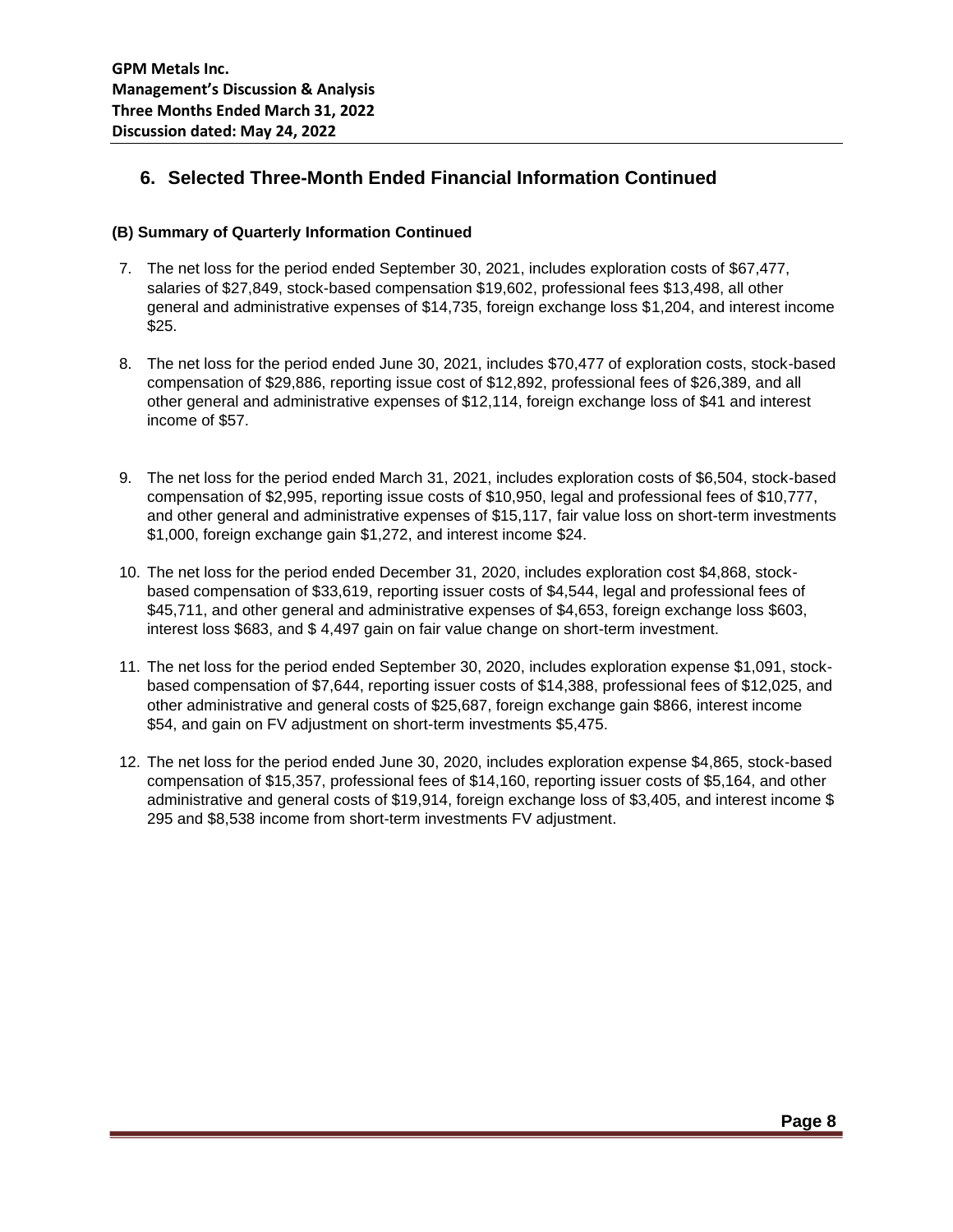# **6. Selected Three-Month Ended Financial Information Continued**

| <b>Detail</b>              | <b>Three Months ended</b><br>March 31, 2022 | <b>Three Months ended</b><br>March 31, 2021 |
|----------------------------|---------------------------------------------|---------------------------------------------|
| Salaries and benefits      | \$                                          | \$                                          |
| Administrative and general | 7,121                                       | 3,417                                       |
| Accretion expense          | 916                                         | 2,159                                       |
| Depreciation expense       | 6,667                                       | 6,667                                       |
| Stock-based compensation   | 5,501                                       | 2,995                                       |
| Reporting issuer costs     | 1,711                                       | 10,950                                      |
| Professional fees          | 10,656                                      | 10,777                                      |
| Insurance                  | 2,500                                       | 2,875                                       |
| Total                      | \$<br>35,071                                | \$<br>39,839                                |

## **(C) General and Administrative Expenses at March 31, 2022, and March 31, 2022**

#### **(D) Exploration and evaluation expenditures**

|                                       | Three Months Ended March 31, |    |       |
|---------------------------------------|------------------------------|----|-------|
|                                       | 2022                         |    | 2021  |
| Canada                                |                              |    |       |
| General                               | ۰                            |    |       |
|                                       | \$                           | \$ |       |
| Australian                            |                              |    |       |
| Assay                                 | \$<br>1,986                  | \$ | 2,087 |
| Environmental                         |                              |    | 4,417 |
|                                       | \$<br>1,986                  | \$ | 6,504 |
| Peru                                  |                              |    |       |
| General                               |                              |    |       |
|                                       | \$<br>$\blacksquare$         | \$ |       |
| <b>Total Exploration Expenditures</b> | \$<br>1,986                  | \$ | 6,504 |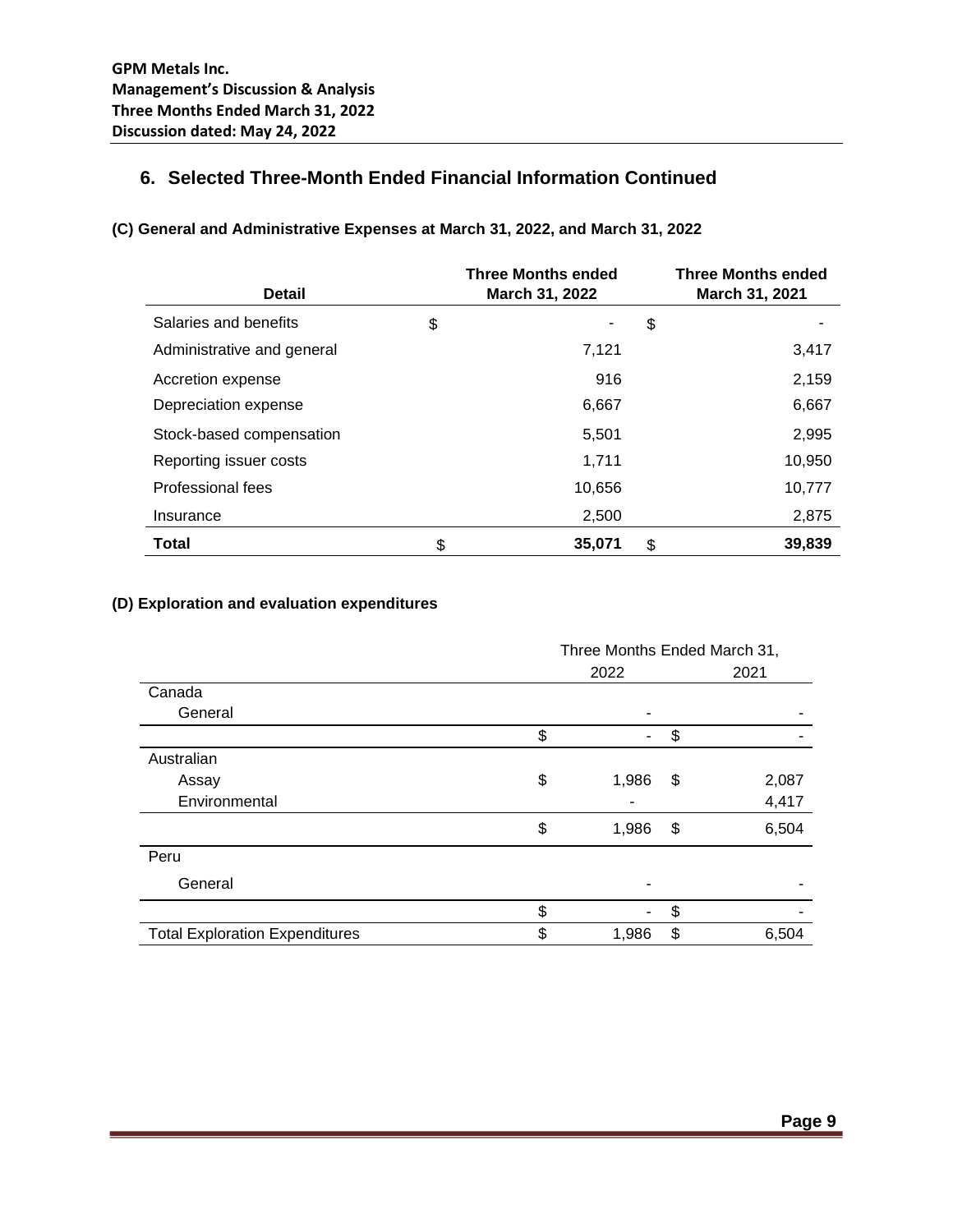## **7. Discussion of Operations**

#### Three Months ended March 31, 2022, compared with three months ended March 31, 2021.

The Company's net loss totaled \$36,908 for the three months ended March 31, 2022, with basic and diluted loss per share of \$0.001. This compares with a net loss of \$46,047 with basic and diluted loss per share of \$0.001 for the three months ended March 31, 2021. The decrease in net loss of \$9,139 was principally because:

- Exploration and evaluation expenses for Q1 2022 were \$1,986, compared to Q1 2021 \$6,504. The reduction is because of an exploration license rental fee paid in March 2021 in Australia.
- Total operating activities in Q1, 2022 were \$35,071 compared to \$39,839 in Q1, 2021 a decrease of \$4,768. Most of the decrease amount is due to reduction of reporting issuer costs as no private placement occur in Q1 2022.
- Administrative and general fee are \$7,121 for the period March 31, 2022, compared with \$3,417 for the period March 31, 2021. The increasing is mainly because of an increase in annual bank fee for Guyana Precious Metals in Barbados
- Reporting issuer costs were \$1,711 for the three months ended March 31,2022 (March 31, 2021 \$10,950). There was a \$9,239 decrease because the Company had a private placement and warrant issuance in January 2021, but only some warrant and stock option expiry in 2022.
- Accretion expense decreased to \$916 in Q1 2022 from \$2,159 in Q1 2021, due to less lease term remain.
- All other expenses related to general working capital.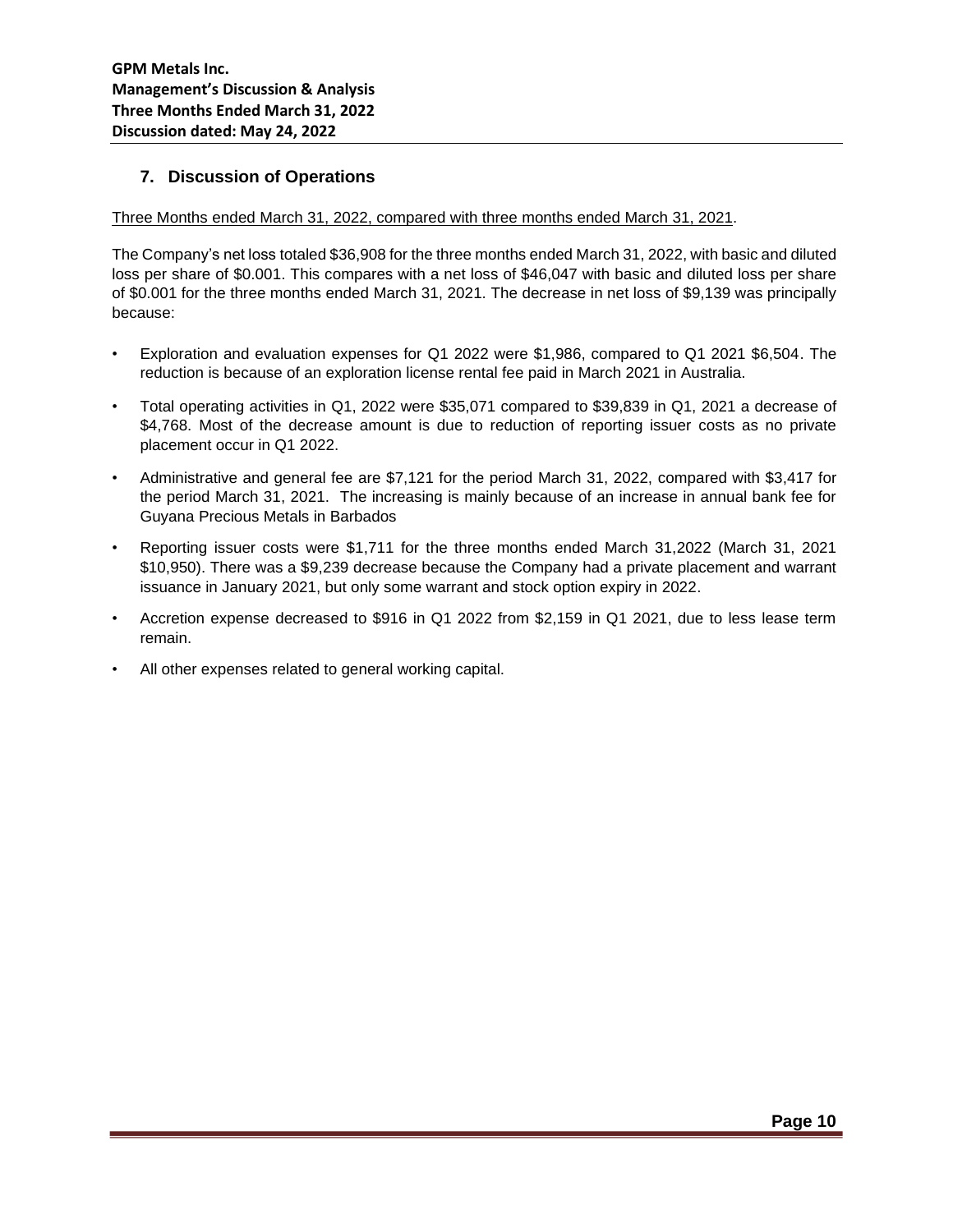## **8. Liquidity and Capital Resources**

The activities of the Company, principally the acquisition and exploration of properties prospective for minerals, are financed through the completion of equity transactions such as equity offerings and the exercise of stock options and warrants. There is no assurance that future equity capital will be available to the Company in the amounts or at times desired by the Company or on terms that are acceptable to it, if at all. See "Risk Factors" below and "Trends" above.

The Company has no operating revenues and, therefore, must utilize its current cash reserves, funds obtained from the exercise of warrants and stock options, and other financing transactions to maintain its capacity to meet ongoing operating activities. As of March 31, 2022, the Company had 71,116,559 common shares issued and outstanding, 16,109,800 warrants, and 3,650,000 options outstanding that would raise \$365,000 if exercised in full. This is not anticipated in the immediate future. See "Trends" above.

At March 31, 2022, the Company had cash of \$175,129 (March 31, 2021 - \$221,725). Amounts payable and other liabilities were \$94,275 on March 31, 2022, compared to \$128,061 on March 31, 2021. The Company's cash as of March 31, 2022, is sufficient to pay these liabilities.

Cash used in operating activities was \$32,189 for the period March 31, 2022, compared to \$55,282 for the period March 31, 2021. Operating activities for the period March 31, 2022, were affected by a net change in non-cash working capital because of clearing outstanding account payables.

The Company's liquidity risk from financial instruments is minimal as excess cash is held in current bank accounts.

The Company's use of cash is currently and is expected to continue to be focused on two principal areas, namely the funding of its general and administrative expenditures and the funding of its exploration and evaluation activities. Exploration and evaluation activities include the cash components of the cost of acquiring and exploring the Company's mineral claims. For the first three-month period ending March 31, 2022, corporate head office costs are estimated to average less than \$100,000 per quarter. The \$100,000 covers salaries and benefits, consulting fees, administrative and general, reporting issuer costs, accounting fees, professional fees, and insurance.

In addition, the Company is performing care and maintenance at its Walker Gossan project in Australia.

While the Company has no source of revenue, it believes it has sufficient cash resources to meet its administrative overhead for the next twelve months, starting from March 31, 2022, depending on future events. However, to meet future expenditures, including the exploration budget, the Company will need to raise additional financing. Although the Company has been successful in raising funds to date, there can be no assurance that adequate funding will be available in the future, or under terms favorable to the Company. See "Risk Factors" below and "Trends" above.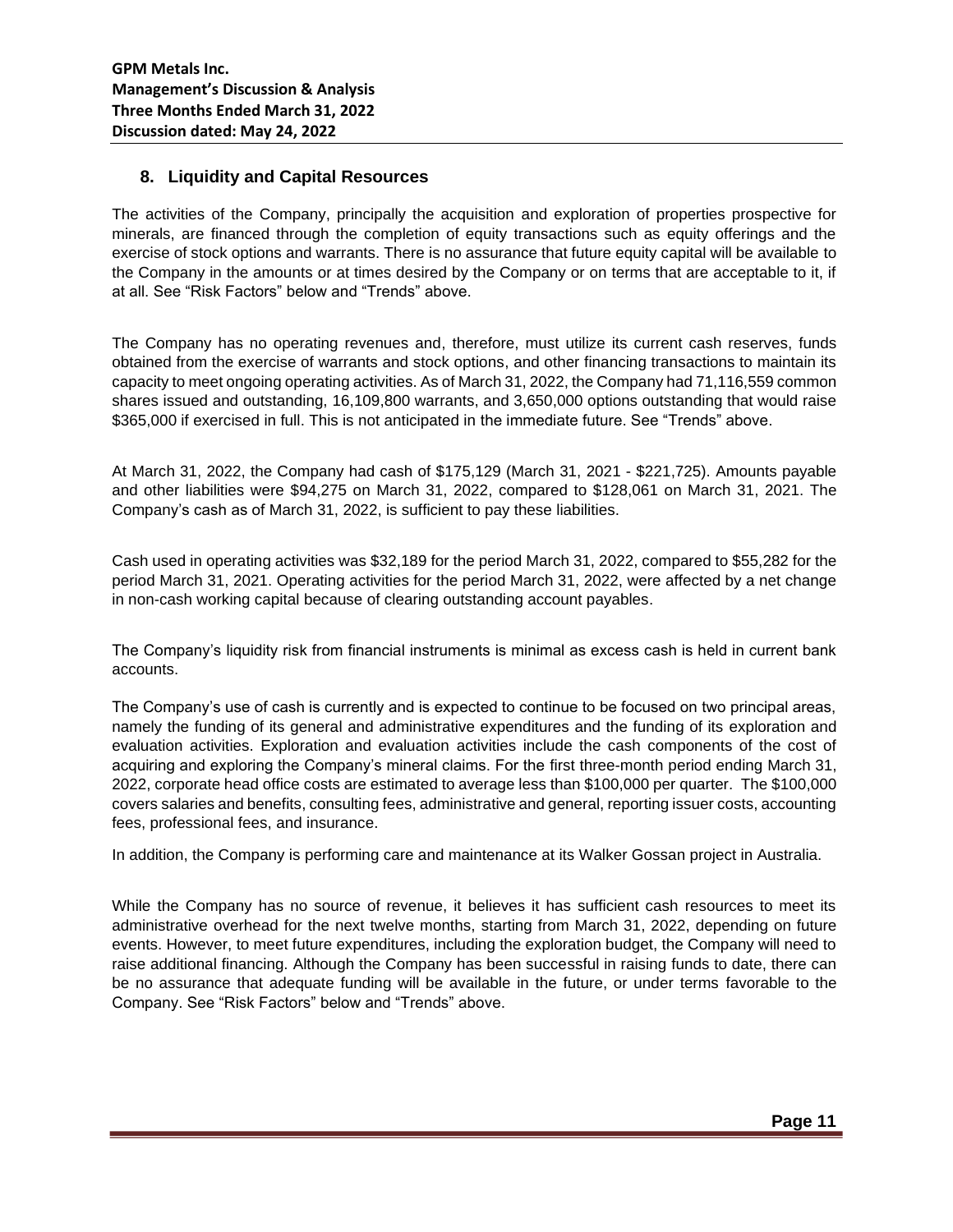## **9. Financial Instruments**

The Company's activities expose it to a variety of financial risks: credit risk, liquidity risk and market risk (including foreign currency risk and equity price risk).

Risk management is carried out by the Company's management team with guidance from the Audit Committee under policies approved by the Board of Directors. The Board of Directors also provides regular guidance for overall risk management.

#### **(A) Share Capital**

As at the date of this MD&A, the Company had 71,116,559 issued and outstanding common shares. The changes in issued share capital for the periods were as follows:

|                                                 | <b>Number of Common Shares</b> |    | Amount     |
|-------------------------------------------------|--------------------------------|----|------------|
| Balance, December 31, 2020                      | 63,166,559                     | \$ | 24,379,264 |
| Shares issued on February 11, 2021(note i)      | 3,000,000                      |    | 150,000    |
| Issuance cost                                   |                                |    | (1,000)    |
| Allocation of proceeds to warrants              |                                |    | (233, 865) |
| Balance, March 31, 2021                         | 66,116,559                     |    | 24,294,399 |
|                                                 |                                |    |            |
| Balance, December 31, 2021                      | 71,116,559                     | \$ | 24,691,225 |
| Warrants expired on February 23, 2022 (note ii) |                                |    | 300,790    |
| Balance, March 31, 2022                         | 71,116,559                     | S  | 24,992,015 |

#### **(B) Warrants:**

There are a total of 16,109,800 outstanding warrants for the period ended March 31, 2022.

| <b>Expiry Date</b> | Number of<br>warrants outstanding | <b>Fair value</b><br>(\$) | Exercise price (\$) | Weighted<br><b>Remaining Life</b> |
|--------------------|-----------------------------------|---------------------------|---------------------|-----------------------------------|
| August 9, 2022     | 8,000,000                         | 249,283                   | 0.10                | 0.36                              |
| August 9, 2022     | 109,800                           | 5.463                     | 0.10                | 0.36                              |
| November 5, 2024   | 3,000,000                         | 122,660                   | 0.15                | 2.60                              |
| February 10,2026   | 3,000,000                         | 66,323                    | 0.10                | 3.81                              |
| February 10, 2026  | 2,000,000                         | 44,882                    | 0.10                | 3.81                              |
|                    | 16,109,800                        | 488,611                   | 0.11                | 1.85                              |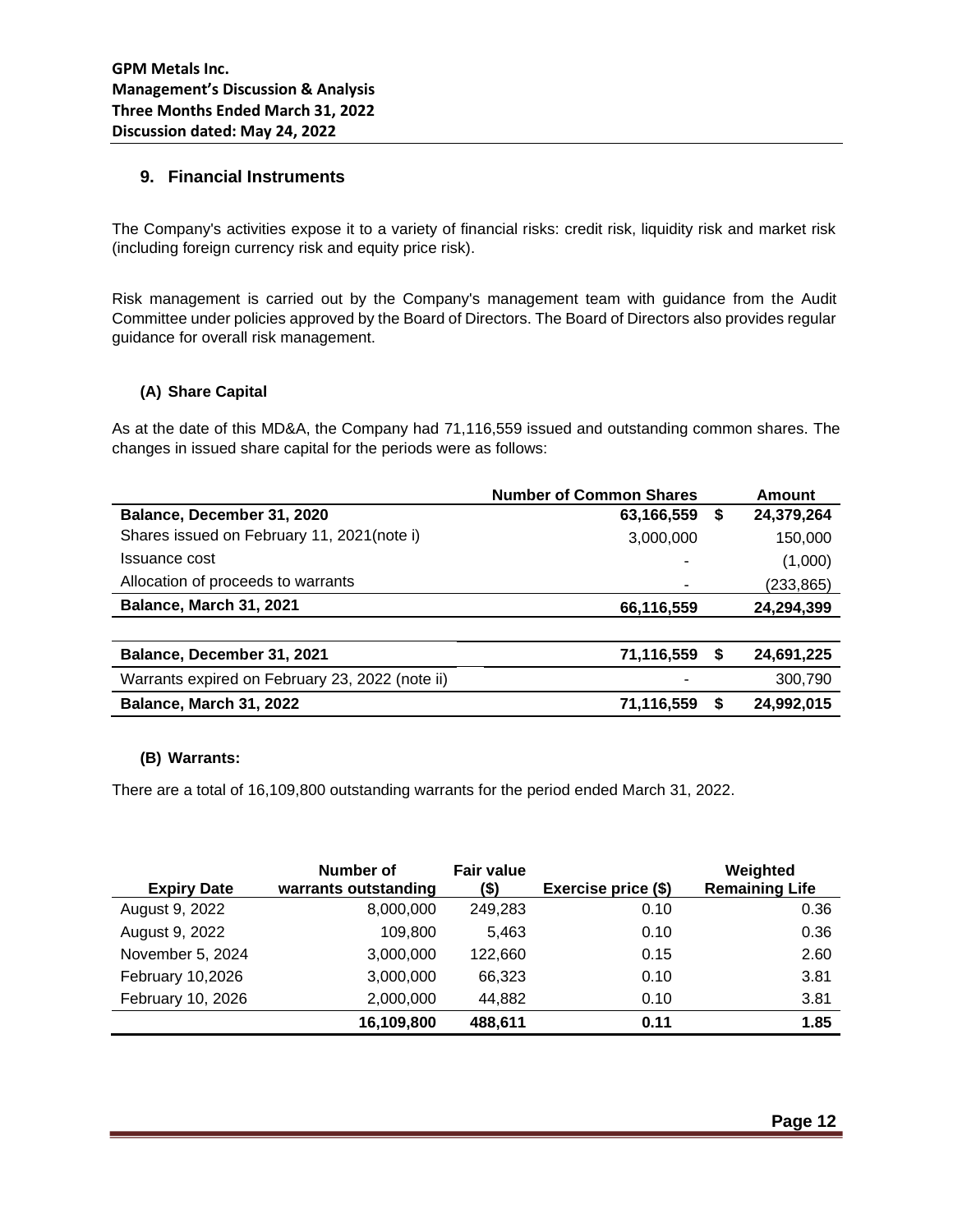## **9. Financial Instruments Continued**

## **(C) Options:**

Stock options outstanding for the Company as at the date of this MD&A were as follows:

| <b>Expiry Date</b> | <b>Exercise Prices</b> | Weighted<br>Ave<br>Remaining<br>contractual<br>Life (years) | Number of<br>Number of<br><b>Options</b><br><b>Vested</b><br><b>Options</b><br>Outstanding<br>(exercisable) |           | Number of<br><b>Options</b><br><b>Unvested</b> |
|--------------------|------------------------|-------------------------------------------------------------|-------------------------------------------------------------------------------------------------------------|-----------|------------------------------------------------|
| December 13, 2022  | 0.10                   | 0.70                                                        | 2,350,000                                                                                                   | 1,850,000 | 500,000                                        |
| June 1, 2024       | 0.10                   | 2.17                                                        | 1,300,000                                                                                                   | 750,000   | 550,000                                        |
|                    |                        | 1.23                                                        | 3,650,000                                                                                                   | 2,620,000 | 1,050,000                                      |

## **10. Transactions with Related Parties**

Related parties include the Board of Directors, officers, close family members, and enterprises that are controlled by these individuals as well as particular persons performing similar functions. Related party transactions conducted in the ordinary course of operations are measured at the exchange value (the amount established and agreed to by the related parties).

|                        |     |       | <b>Three Months Ended</b> | <b>Three Months Ended</b> |
|------------------------|-----|-------|---------------------------|---------------------------|
|                        |     |       | March 31, 2022            | March 31, 2021            |
| <b>Bruce Rosenberg</b> |     | \$    |                           | \$<br>647                 |
| <b>Craig Perry</b>     | ii  |       |                           | 647                       |
| Dan Noone              | iii |       |                           | 647                       |
| <b>Harry Burgess</b>   | ij  |       |                           | 647                       |
| Peter Walsh            | iv  |       | 5,501                     |                           |
| Shaun Drake            |     |       | 3,000                     | 3,081                     |
| Yajian Wang            |     | 7,500 | 7,500                     |                           |
| <b>Total</b>           |     |       | 16,001                    | \$<br>13,169              |

GPM entered into the following transactions with related parties:

(1) Bruce Rosenberg is a director of the Company. Fees related to legal services provided by Mr. Rosenberg, director's fees and stock-based compensation. As at March 31, 2022, neither Mr. Rosenberg nor his company were owed any fees (March 31, 2021 nil).

(2) Director fees and stock-based compensation paid to directors of the Company. For the first quarter of 2022, no director fees or stock-based compensation was paid. No fees are owing to any Director.

(3) Dan Noone, the Chairman of board. Only stock-based compensation. No fees owing.

(4) Peter Walsh, the Chief Executive Office, in 2022 \$5,501 CEO fees and stock-based compensation.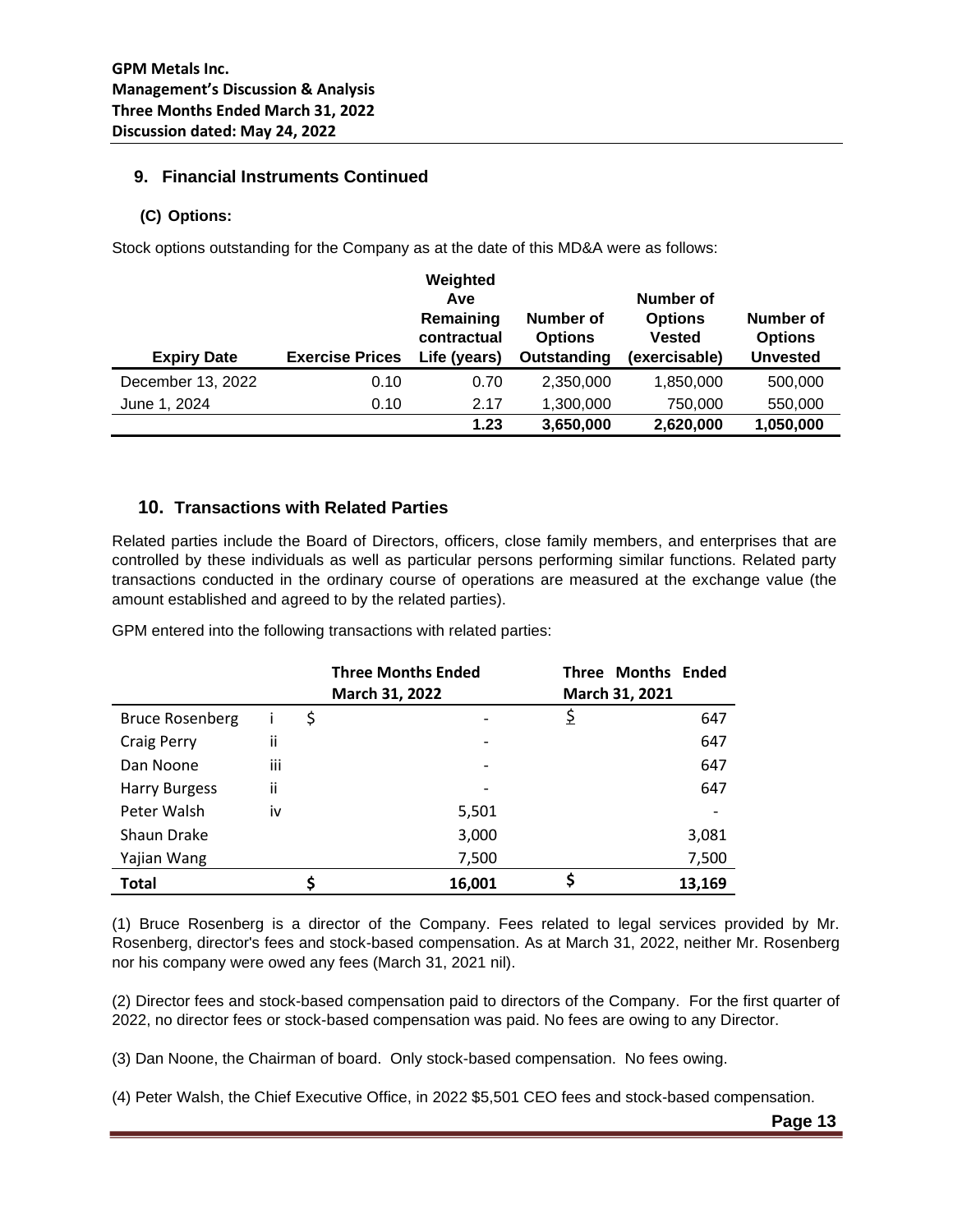## **10. Transactions with Related Parties Continued**

Salaries and benefits include salaries, director fees, and fees to related companies controlled by select key management personnel.

During the March 31, 2022 quarter, the Company received payments in connection with a sub-lease agreement totaling \$9,395 (December 31, 2020 - \$9,572) from a related party (note 8).

The above-noted transactions are in the ordinary course of business and are measured at the exchange amount, as agreed to by the parties, and approved by the Board of Directors in strict adherence to conflict of interest laws and regulations.

## **11. Risk Factors**

An investment in the securities of the Company is highly speculative and involves numerous and significant risks. Such investment should be undertaken only by investors whose financial resources are sufficient to enable them to assume such risks and who have no need for immediate liquidity in their investment. Prospective investors should carefully consider the risk factors described below.

## **(A) Exploration, Development and Operating Risks**

Mining and exploration operations generally involve a high degree of risk. The Company's operations are subject to all the hazards and risks normally encountered in the exploration, development, and production of minerals, including unusual and unexpected geologic formations, seismic activity, rock bursts, cave-ins, flooding and other conditions involved in the drilling and removal of material, any of which could result in damage to, or destruction of, mines and other producing facilities, damage to life or property, environmental damage and possible legal liability. Although adequate precautions to minimize risk will be taken, milling operations are subject to hazards such as equipment failure or failure of retaining dams around tailings disposal areas, which may result in environmental pollution and consequent liability.

The exploration for and development of mineral deposits involves significant risks that may not be eliminated even with a combination of careful evaluation, experience, and knowledge. While the discovery of minerals may result in substantial rewards, few properties that are explored are ultimately developed into producing mines. Major expenses may be required to locate and establish mineral reserves, to develop metallurgical processes, and to construct mining and processing facilities at a particular site. It is impossible to ensure that the exploration or development programs planned by the Company will result in a profitable commercial mining operation. Whether a mineral deposit will be commercially viable depends on a number of factors, some of which are: the particular attributes of the deposit, such as quantity and quality of the minerals and proximity to infrastructure; mineral prices, which are highly cyclical; and government regulations, including regulations on costs, taxes, royalties, land tenure, land use, importing and exporting of minerals, and environmental protection. The exact effect of these factors cannot be accurately predicted, but the combination of these factors may result in the Company not receiving an adequate return on invested capital.

There is no certainty that the expenditures made by the Company on the search for and evaluation of minerals will result in discoveries of commercial quantities of ore or other minerals.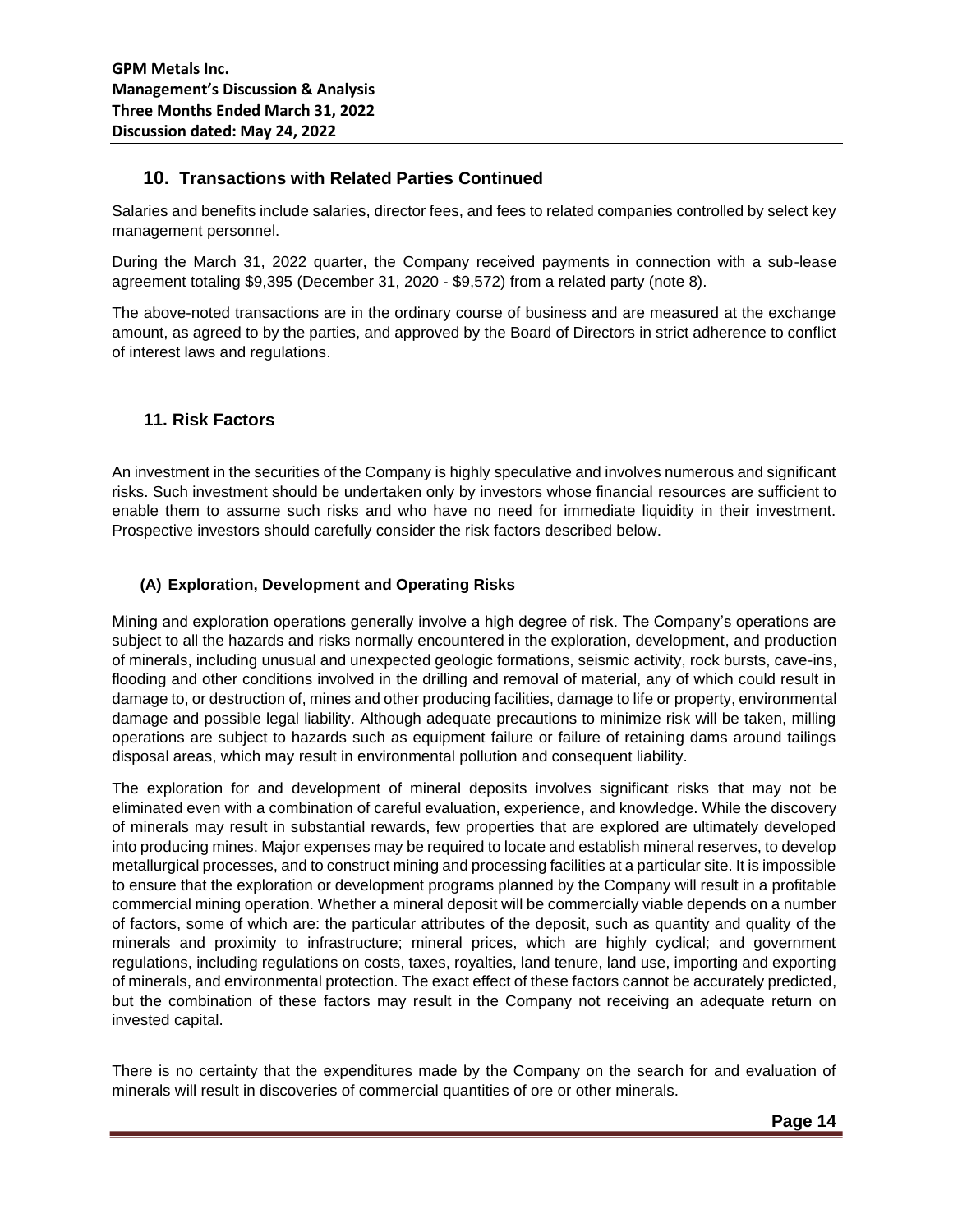## **(B) Land Title**

Although the title to the properties in which the Company holds an interest was reviewed by or on behalf of the Company, no formal title opinions were delivered to the Company and, consequently, no assurances can be given that there are no title defects affecting such properties. Title insurance generally is not available, and the Company's ability to ensure that it has obtained secure claim to individual mineral properties or mining concessions may be severely constrained. The Company has not conducted surveys of the rights in which it holds direct or indirect interests and, therefore, the precise area and location of such claims may be in doubt. Accordingly, the Company's mineral properties may be subject to prior unregistered liens, agreements, transfers or claims, and title may be affected by, among other things, undetected defects.

## **(C) Competition May Hinder Corporate Growth**

The mining industry is competitive in all of its phases. The Company faces strong competition from other mining companies for the acquisition of properties producing or capable of producing economic minerals. Many of these companies have greater financial resources, operational experience, and technical capabilities than the Company. As a result of this competition, the Company may be unable to maintain or acquire attractive mining properties or skilled resources on terms it considers acceptable or at all. Consequently, the Company's revenues, operations, and financial condition could be materially adversely affected.

## **(D) Additional Capital**

The development and exploration of the Company's properties may require substantial additional financing. Failure to obtain sufficient financing may result in the delay or indefinite postponement of exploration, development, or production on any or all the Company's properties or even a loss of property interest. There can be no assurance that additional capital or other types of financing will be available if needed or that, if available, the terms of such financing will be favorable to the Company.

#### **(E) Commodity Prices**

The price of the common shares of the Company, the Company's financial results and exploration, development, and mining activities may, in the future, be significantly adversely affected by declines in the price of minerals. Mineral prices fluctuate widely and are affected by numerous factors beyond the Company's control such as the sale or purchase of minerals by various central banks and financial institutions, interest rates, exchange rates, inflation or deflation, fluctuation in the value of the United States dollar and foreign currencies, global and regional supply and demand, and the political and economic conditions of major mineral-producing countries throughout the world. The price of minerals has fluctuated widely in recent years, and future serious price declines could cause continued development of the Company's properties to be impracticable. Future production from the Company's properties is dependent on mineral prices that are adequate to make these properties economic.

In addition to adversely affecting the Company's reserve and/or resource estimates and its financial condition, declining commodity prices can impact operations by requiring a reassessment of the feasibility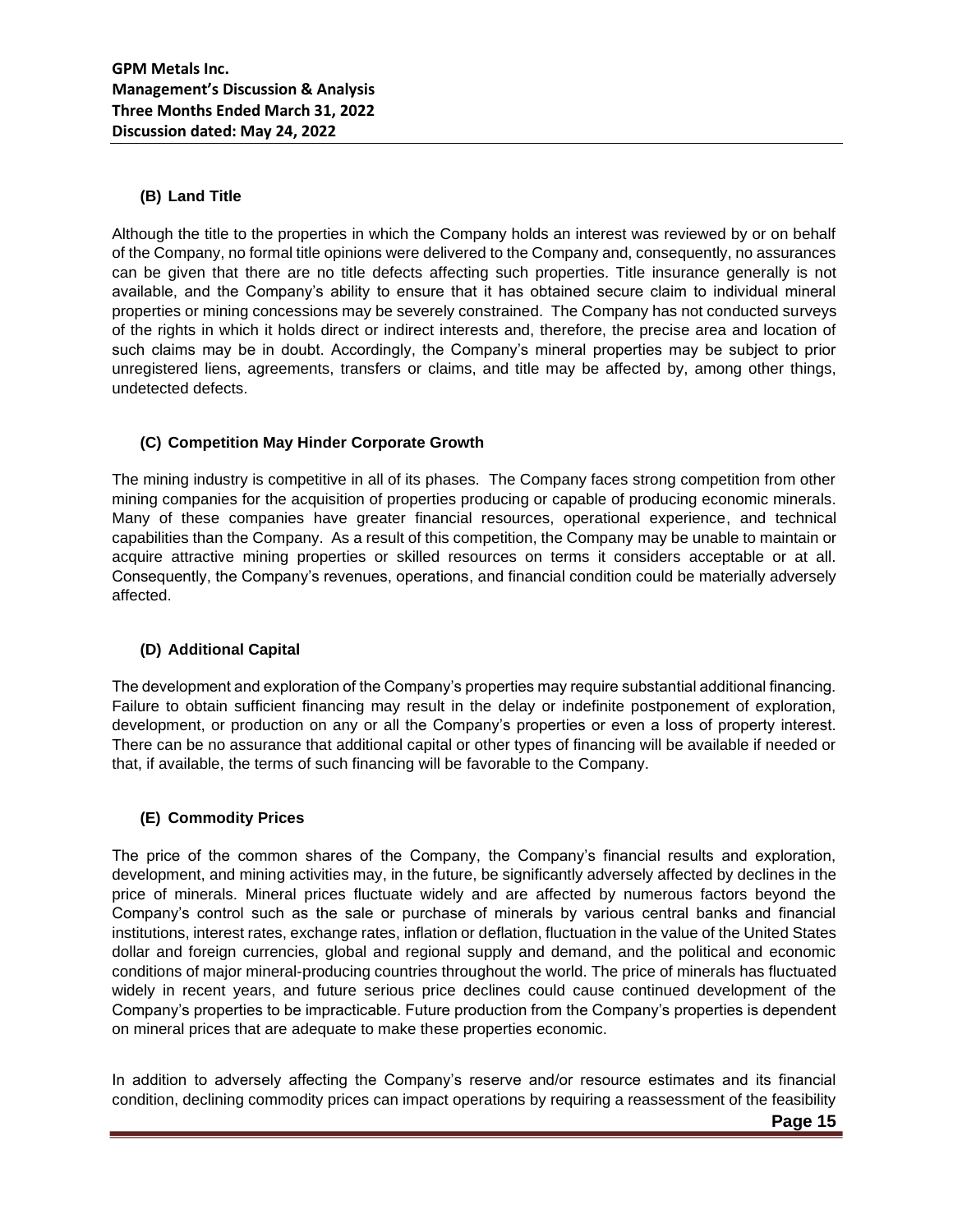of a particular project. Such a reassessment may be the result of a management decision or may be required under financing arrangements related to a specific task. Even if the project is ultimately determined to be economically viable, the need to conduct such a reassessment may cause substantial delays or may interrupt operations until the reassessment can be completed.

## **(F) Exchange Rate Fluctuations**

Exchange rate fluctuations may affect the costs that the Company incurs in its operations. Accordingly, a change in the currency in which the Company operates relative to the Canadian dollar would negatively impact the Company.

## **(G) Government Regulation**

The mining, processing, development and mineral exploration activities of the Company are subject to various laws governing prospecting, development, production, taxes, labor standards and occupational health, mine safety, toxic substances, land use, water use, land claims of local people and other matters.

Exploration may also be affected in varying degrees by government regulations with respect to, but not limited to, restrictions on future exploration and production, price controls, export controls, currency availability, foreign exchange controls, income taxes, delays in obtaining or the inability to obtain necessary permits, opposition to mining from environmental and other non-governmental organizations,

limitations on foreign ownership, expropriation of property, ownership of assets, environmental legislation, labor relations, restrictions on repatriation of income and return of capital, restrictions on mineral exports, high rates of inflation, increased financing costs, and site safety. This may affect both the Company's ability to undertake exploration and development activities on present and future properties in the manner contemplated, and its ability to continue to explore, develop and operate those properties in which it has an interest or for which it has obtained exploration and development rights to date.

Although the Company believes that its exploration and development activities are currently carried out in accordance with all applicable rules and regulations, no assurance can be given that new laws and regulations will not be enacted or that existing rules and regulations will not be applied in a manner which could limit or curtail development or future potential production. Amendments to current laws and regulations governing operations and activities of mining and milling or more stringent implementation thereof could have a substantial adverse impact on the Company.

#### **(H) Political Risks**

At March 31, 2022, all of the Company's operations were conducted in Canada, Peru, and Australia, and as such, are exposed to various levels of political, economic and other risks and uncertainties. These risks and uncertainties vary from country to country and include, but are not limited to, currency exchange rates; high rates of inflation; labor unrest; renegotiation or nullification of existing concessions, licenses, permits and contracts; changes in taxation policies; restrictions on foreign exchange; and changing political conditions; currency controls and governmental regulations that favor or require the awarding of contracts to local contractors or require foreign contractors to employ citizens of, or purchase supplies from, a particular jurisdiction.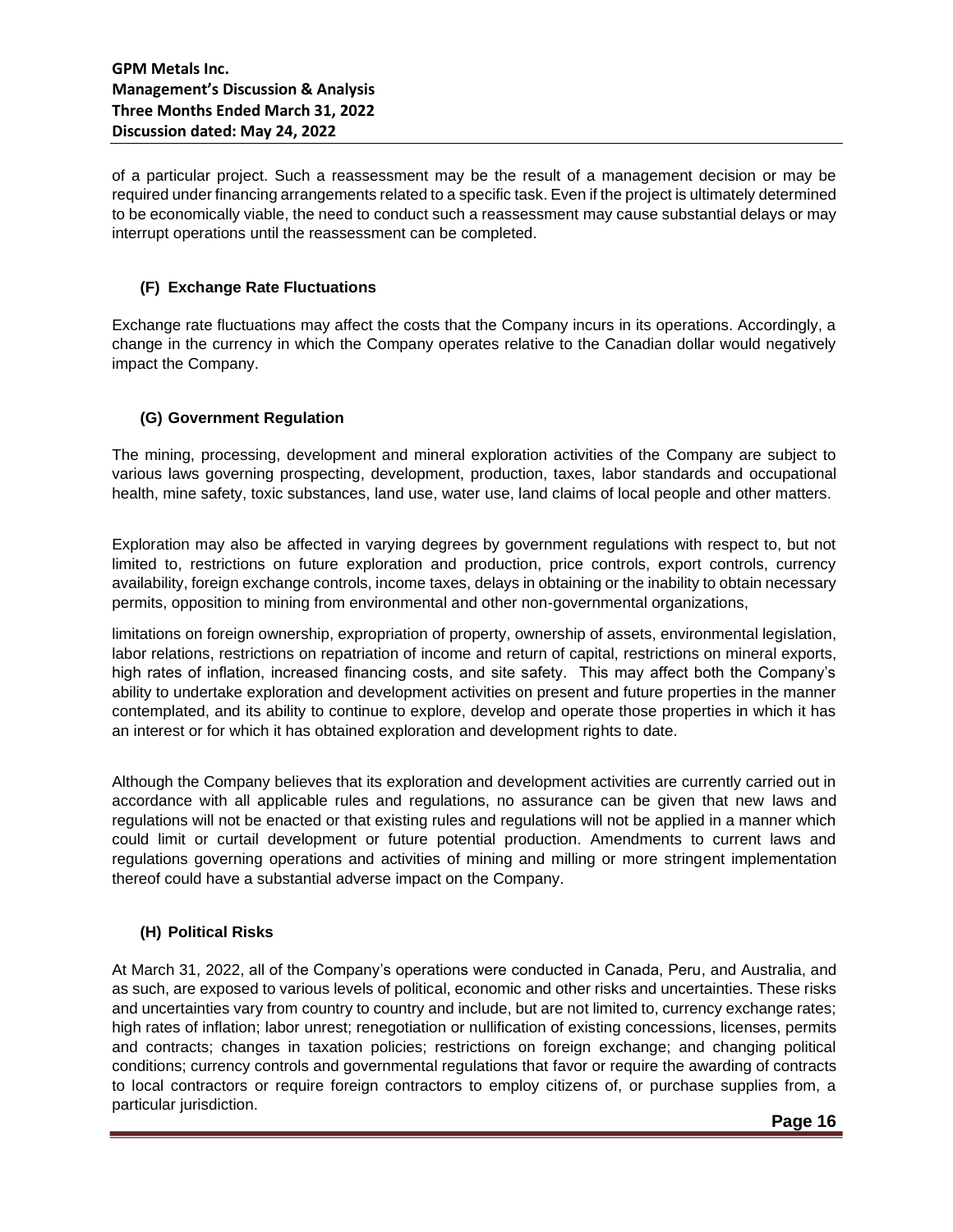Future political actions cannot be predicted and may adversely affect the Company. Changes, if any, in mining or investment policies or shifts in political attitude in the countries of Canada, Peru or Australia, after March 31, 2022, may adversely affect the Company's business, results of operations and financial condition. Future operations may be affected in varying degrees by government regulations with respect to, but not limited to, restrictions on production, price controls, export controls, currency remittance, income taxes, foreign investment, maintenance of claims, environmental legislation, land use, land claims of local people, water use and mine safety. The possibility that future governments may adopt substantially different policies, which may extend to the expropriation of assets, cannot be ruled out.

## **(I) Political Risks Continued**

Failure to comply strictly with applicable laws, regulations and local practices relating to mineral right applications and tenure, could result in loss, reduction, or expropriation of entitlements. The occurrence of these various factors and uncertainties cannot be accurately predicted and could have an adverse effect on the Company's consolidated business, results of operations, and financial condition.

#### **(J) Labor and Employment Matters**

While the Company has good relations with its employees, these relations may be impacted by changes in the scheme of labor relations, which may be introduced by the relevant governmental authorities in whose jurisdictions the Company carries on business. Adverse changes in such legislation may have a material adverse effect on the Company's business, results of operations, and financial condition.

## **(K) Subsidiaries**

The Company conducts certain of its operations through its subsidiaries and holds certain of its assets through its subsidiaries. Accordingly, any limitation on the transfer of cash or other assets between the Company and its subsidiaries could restrict the Company's ability to fund its operations efficiently. Any such limitations, or the perception that such limitations may exist now or in the future, could have an adverse impact on the Company's valuation and stock price.

#### **(L) Market Price of Common Shares**

**Page 17** Securities of micro and small-cap companies have experienced substantial volatility in the past, often based on factors unrelated to the financial performance or prospects of the companies involved. These factors include macroeconomic developments in North America and globally and market perceptions of the attractiveness of industries. The Company's share price is also likely to be significantly affected by shortterm changes in mineral prices or in its financial condition or results of operations, as reflected in its quarterly earnings reports. Other factors unrelated to the Company's performance that may have an effect on the price of the common shares include the following: the extent of analytical coverage available to investors concerning the Company's business may be limited if investment banks with research capabilities do not continue to follow the Company; lessening in trading volume and general market interest in the Company's securities may affect an investor's ability to trade significant numbers of common shares; the size of the Company's public float may limit the ability of some institutions to invest in the Company's securities; and a substantial decline in the price of the common shares that persists for a significant period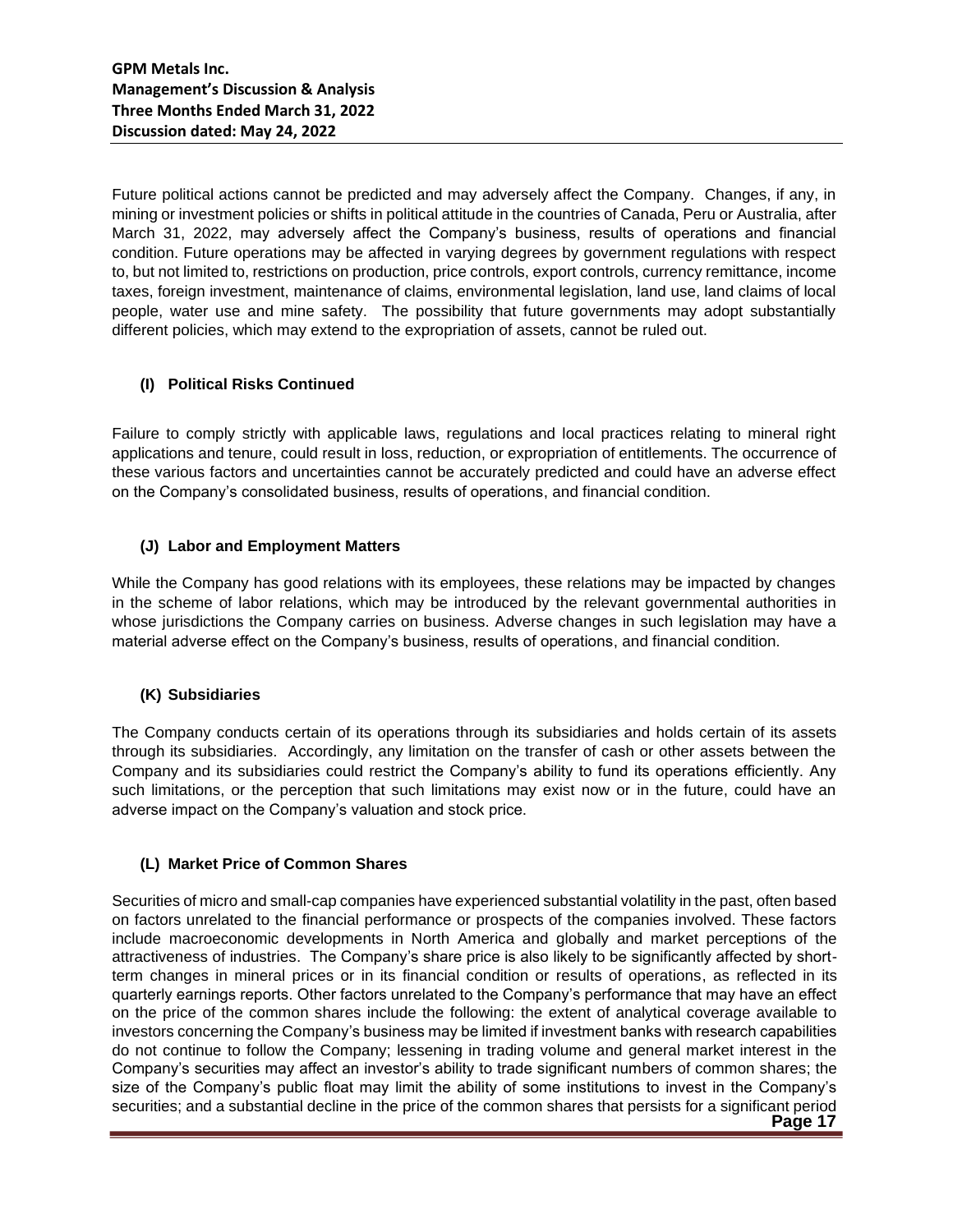could cause the Company's securities to be delisted from the exchange on which they trade, further reducing market liquidity.

Because of any of these factors, the market price of the common shares at any given point in time may not accurately reflect the Company's long-term value. Securities class action litigation often has been brought against companies following periods of volatility in the market price of their securities. The Company may, in the future be the target of similar litigation. Securities litigation could result in substantial costs and damages and divert management's attention and resources.

#### **(M) Future Sales of Common Shares by Existing Shareholders**

Sales of a large number of common shares in the public markets, or the potential for such sales, could decrease the trading price of the common shares and could impair the Company's ability to raise capital through future sales of common shares. The Company has previously completed private placements at prices per share, which are from time to time lower than the market price of the common shares. Accordingly, a significant number of shareholders of the Company have an investment profit in the Common Shares that they may seek to liquidate.

#### **(N) Key Executives**

The Company is dependent on the services of key executives, including the CEO of the Company and a small number of highly skilled and experienced executives and personnel. Due to the relatively small size of the Company, the loss of these persons or the Company's inability to attract and retain additional highly skilled employees may adversely affect its business and future operations.

## **(O) Conflicts of Interest**

Certain of the directors and officers of the Company also serve as directors and/or officers of other companies involved in natural resource exploration and development, and consequently, there exists the possibility for such directors and officers to be in a position of conflict. Any decision made by any of such directors and officers involving the Company will be made in accordance with their duties and obligations to deal fairly and in good faith with a view to the best interests of the Company and its shareholders. In addition, each of the directors is required to declare and refrain from voting on any matter in which such director may have a conflict of interest in accordance with the procedures set forth in the *Business Corporations Act* (Ontario) and other applicable laws.

The Company's operations are subject to receiving and maintaining permits and licenses from appropriate governmental authorities from time to time. Although GPM currently has all required permits and licenses for its operations as currently conducted, there is no assurance that delays will not occur in connection with obtaining all necessary renewals of such permits and licenses for the existing operations or additional permits or licenses for all future new operations. Prior to any development on any of its properties, GPM must receive permits and licenses from appropriate governmental authorities. There can be no assurance that GPM will receive and/or continue to hold all permits and licenses necessary to develop or continue operating at any particular property, or that any such licenses or permits awarded will not be canceled pursuant to applicable legislation.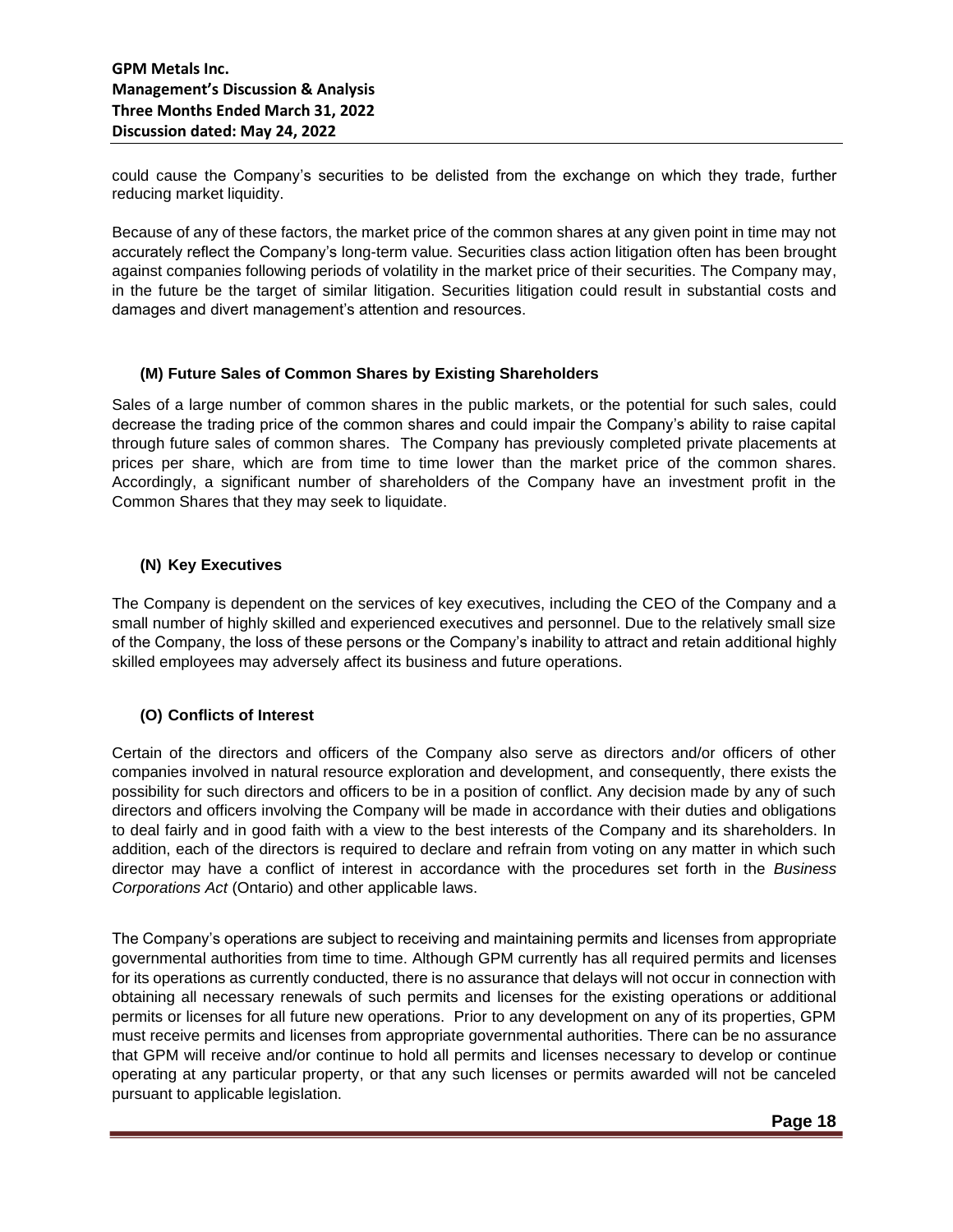## **(P) Insurance and Uninsured Risks**

GPM's business is subject to a number of risks and hazards generally, including adverse environmental conditions, industrial accidents, labor disputes, unusual or unexpected geological conditions, ground or slope failures, cave-ins, changes in the regulatory environment and natural phenomena such as inclement weather conditions, floods, and earthquakes. Such occurrences could result in damage to mineral properties or production facilities, personal injury or death, environmental damage to the Company's properties or the properties of others, delays in exploration and development, monetary losses and possible legal liability.

## **(Q) Insurance and Uninsured Risks Continued**

The Company currently maintains directors' and officers' liability insurance in such amounts as it considers reasonable. Accordingly, the Company's insurance does not cover the potential risks associated with a mineral exploration company's operation. The Company may be unable to maintain insurance to cover these risks at economically feasible premiums. Insurance coverage may not continue to be available or may not be adequate to cover any resulting liability. Moreover, insurance against risks such as environmental pollution or other hazards as a result of exploration and production may not be generally available to GPM or to other companies in the mineral exploration industry on acceptable terms. The Company might become subject to liability for pollution or other hazards that may not be insured against or which GPM may elect not to insure against because of premium costs or other reasons. Losses from these events may cause GPM to incur significant costs that could have a material adverse effect upon its financial performance and results of operations.

#### **(R) Environmental Risks and Hazards**

All phases of GPM's operations are subject to environmental regulation in the various jurisdictions in which it operates. These regulations mandate, among other things, the maintenance of air and water quality standards and land reclamation. They also set forth limitations on the generation, transportation, storage, and disposal of solid and hazardous waste. Environmental legislation is evolving in a manner which will require stricter standards and enforcement, increased fines and penalties for non-compliance, more stringent environmental assessments of proposed projects and a heightened degree of responsibility for companies and their officers, directors, and employees. There is no assurance that future changes in environmental regulation, if any, will not adversely affect the Company's operations. Environmental hazards may exist on the properties on which GPM holds interests that are unknown to the Company at present and which have been caused by previous or existing owners or operators of the properties. Government approvals and permits are currently and may in the future be required in connection with the Company's operations. To the extent such approvals are required and not obtained, the Company may be curtailed or prohibited from proceeding with planned exploration or development of mineral properties.

Failure to comply with applicable laws, regulations and permitting requirements may result in enforcement actions thereunder, including orders issued by regulatory or judicial authorities causing operations to cease or be curtailed, and may include corrective measures requiring capital expenditures, installation of additional equipment, or remedial actions. Parties engaged in the exploration or development of mineral properties may be required to compensate those suffering loss or damage by reason of the mineral exploration activities and may have civil or criminal fines or penalties imposed for violations of applicable laws or regulations.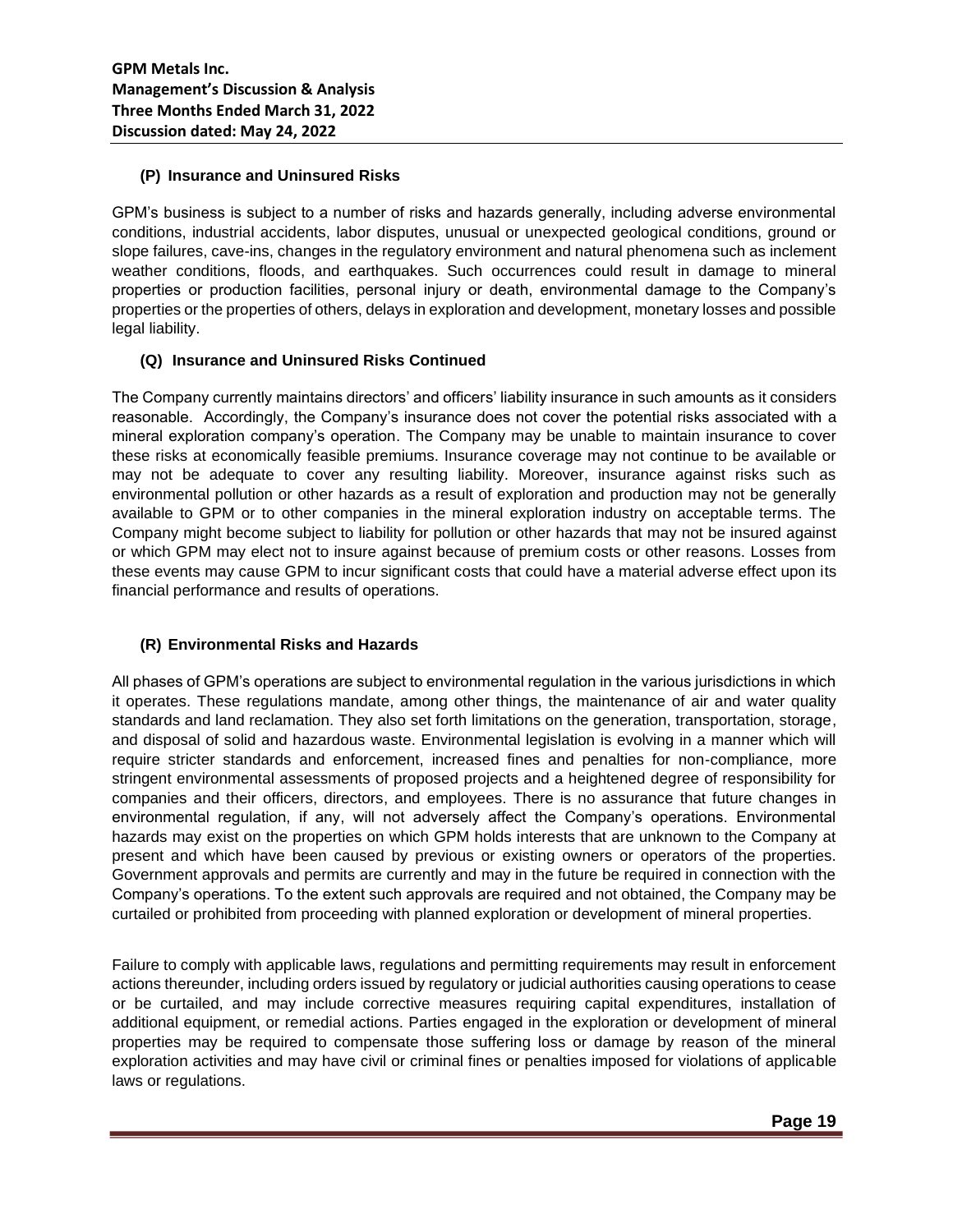Amendments to current laws, regulations, and permits governing operations and activities of mining and/or mineral exploration companies, or more stringent implementation thereof, could have a material adverse impact on the Company and cause increases in exploration expenses or capital expenditures or require abandonment or delays in the development of new mineral exploration properties.

#### **(S) Infrastructure**

Mineral exploration, processing, development, and related activities depend, to one degree or another, on adequate infrastructure. Reliable roads, bridges, power sources, and water supply are essential determinants affecting capital and operating costs. Unusual or infrequent weather phenomena, sabotage, government or other interference in the maintenance or provision of such infrastructure could adversely affect the Company's operations, financial condition, and results of operations.

## **(T) No History of Mineral Production**

GPM has never had any interest in mineral producing properties. There is no assurance that commercial quantities of minerals will be discovered at any of the Company's current or future properties, nor is there any assurance that the Company's exploration programs thereon will yield any positive results. Even if commercial quantities of minerals are discovered, there can be no assurance that any of the Company's properties will ever be brought to a stage where mineral resources can profitably be produced thereon. Factors that may limit the Company's ability to produce mineral resources from its properties include, but are not limited to, the price of the mineral resources for which the Company is exploring, availability of additional capital and financing, and the nature of any mineral deposits.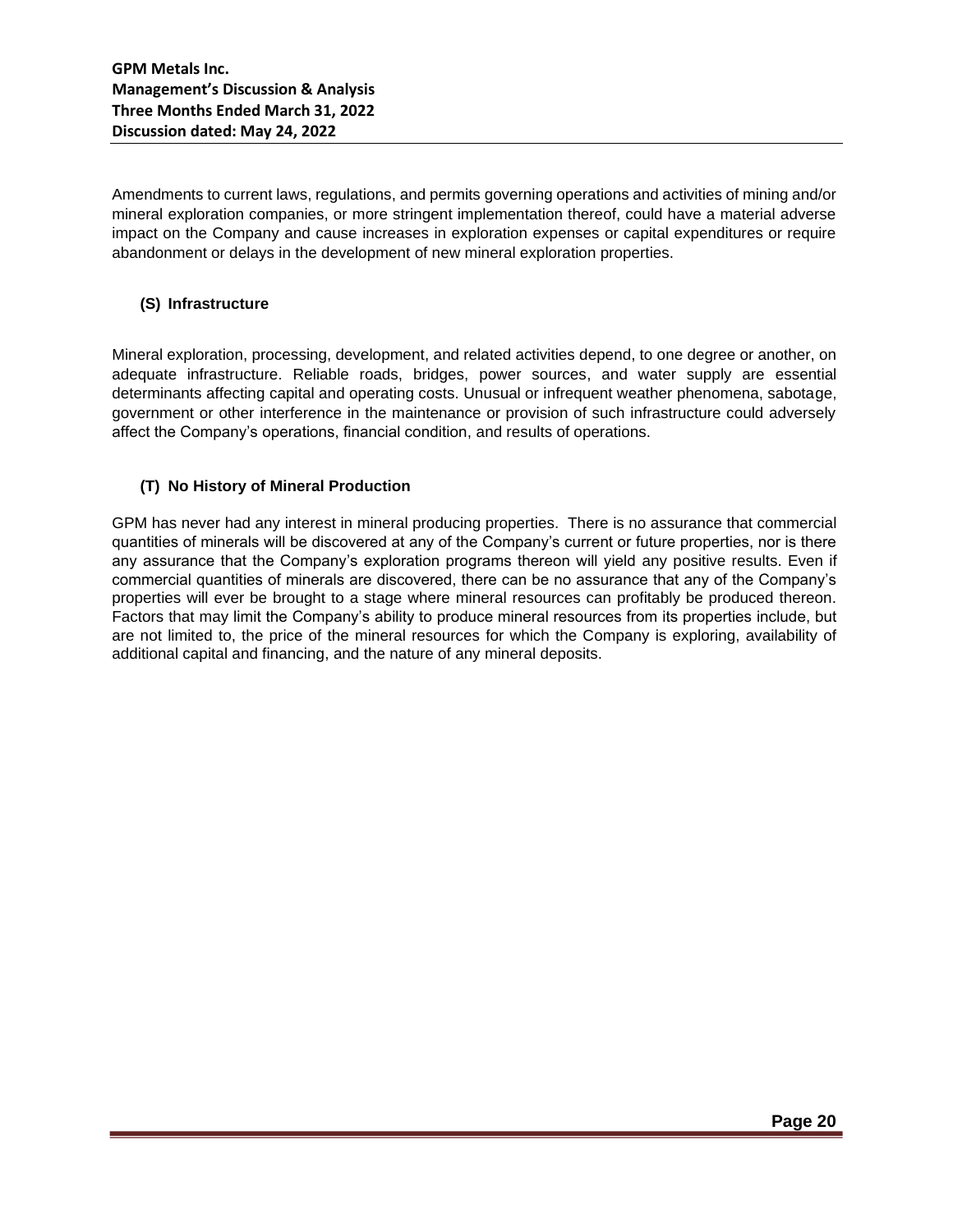## **12. Disclosure of Internal Controls**

Management has established processes to provide them with sufficient knowledge to support representations that they have exercised reasonable diligence to ensure that (i) the consolidated financial statements do not contain any untrue statement of material fact or omit to state a material fact required to be stated or that is necessary to make a statement not misleading in light of the circumstances under which it is made, as of the date of and for the periods presented by the consolidated financial statements; and (ii) the consolidated financial statements lawfully present in all material respects the financial condition, financial performance and cash flows of the Company, as of the date of and for the periods presented and (iii) by following IFRS – IAS 21 Determination of functional currency of an investment holding company: the company has been used Canadian Dollar as its functional currency to file its consolidated financial statement, since the company has hold DPG Resources Australia Pty in Australia, and Guyana Precious Metals in Barbados.

In contrast to the certificate required for non-venture issuers under National Instrument 52-109 Certification of Disclosure in Issuers' Annual and Interim Filings ("NI 52-109"), the Venture Issuer Basic Certificate filed by the Company does not include representations relating to the establishment and maintenance of disclosure controls and procedures ("DC&P") and internal control over financial reporting ("ICFR"), as defined in NI 52-109. In particular, the certifying officers filing such certificate are not making any representations relating to the establishment and maintenance of:

i) controls and other procedures designed to provide reasonable assurance that information required to be disclosed by the issuer in its annual filings, interim filings or other reports filed or submitted under securities legislation is recorded, processed, summarized and reported within the time periods specified in securities legislation; and

ii) A process to provide reasonable assurance regarding the reliability of financial reporting and the preparation of financial statements for external purposes in accordance with the issuer's generally accepted accounting principles (IFRS).

The Company's certifying officers are responsible for ensuring that processes are in place to provide them with sufficient knowledge to support the representations they are making in such a certificate. Investors should be aware that inherent limitations on the ability to certify officers of a venture issuer to design and implement on a cost-effective basis DC&P and ICFR as defined in NI 52-109 may result in additional risks to the quality, reliability, transparency, and timeliness of interim and annual filings and other reports provided under securities legislation.